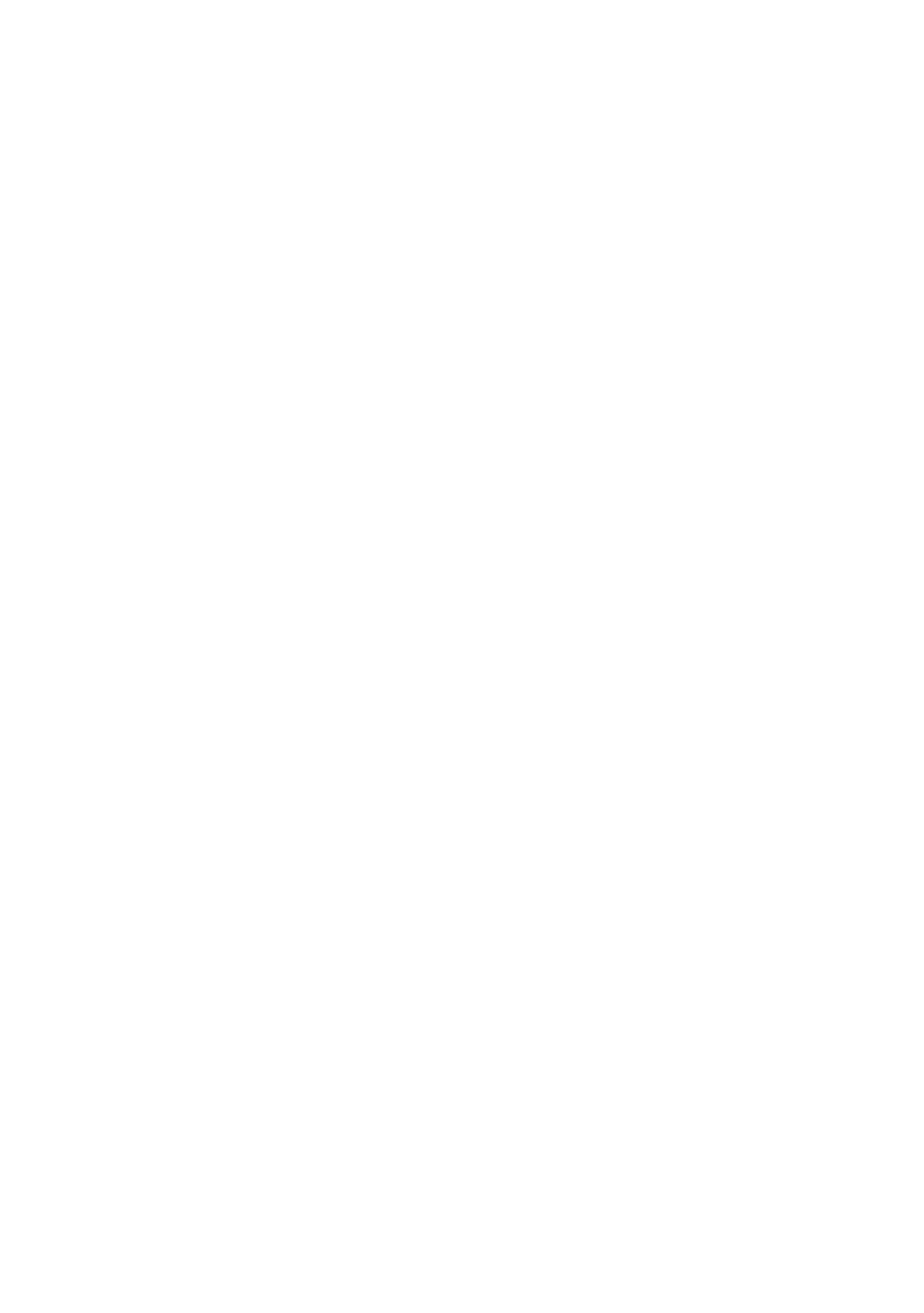Laws of Saint Christopher and Nevis

**Revision Date: 31 Dec 2002** 

# **CHAPTER 4.21**

# **OFFENCES AGAINST THE PERSON ACT**

# **ARRANGEMENT OF SECTIONS**

| 1.  |                                                                                   |  |  |
|-----|-----------------------------------------------------------------------------------|--|--|
|     |                                                                                   |  |  |
| 2.  |                                                                                   |  |  |
| 3.  |                                                                                   |  |  |
| 4.  |                                                                                   |  |  |
| 5.  |                                                                                   |  |  |
| 6.  |                                                                                   |  |  |
| 7.  |                                                                                   |  |  |
| 8.  |                                                                                   |  |  |
| 9.  |                                                                                   |  |  |
|     |                                                                                   |  |  |
| 10. |                                                                                   |  |  |
| 11. | Destroying or damaging a building with gunpowder with intent to murder 9          |  |  |
| 12. |                                                                                   |  |  |
| 13. | Attempting to administer poison, or shooting, or attempting to shoot, or          |  |  |
| 14. |                                                                                   |  |  |
|     |                                                                                   |  |  |
| 15. |                                                                                   |  |  |
|     | PART V - ACTS CAUSING OR TENDING TO CAUSE DAMAGE TO LIFE, OR                      |  |  |
| 16. | Impeding a person endeavouring to save himself or herself from shipwreck10        |  |  |
| 17. |                                                                                   |  |  |
| 18. |                                                                                   |  |  |
| 19. |                                                                                   |  |  |
| 20. | Attempting to choke. etc., in order to commit an indictable offence11             |  |  |
| 21. |                                                                                   |  |  |
| 22. | Maliciously administering poison, etc., so as to endanger life or inflict bodily  |  |  |
| 23. | Maliciously administering poison, etc., with intent to injure, aggrieve, or       |  |  |
| 24. | If the jury be not satisfied that the person charged is guilty of a felony, etc12 |  |  |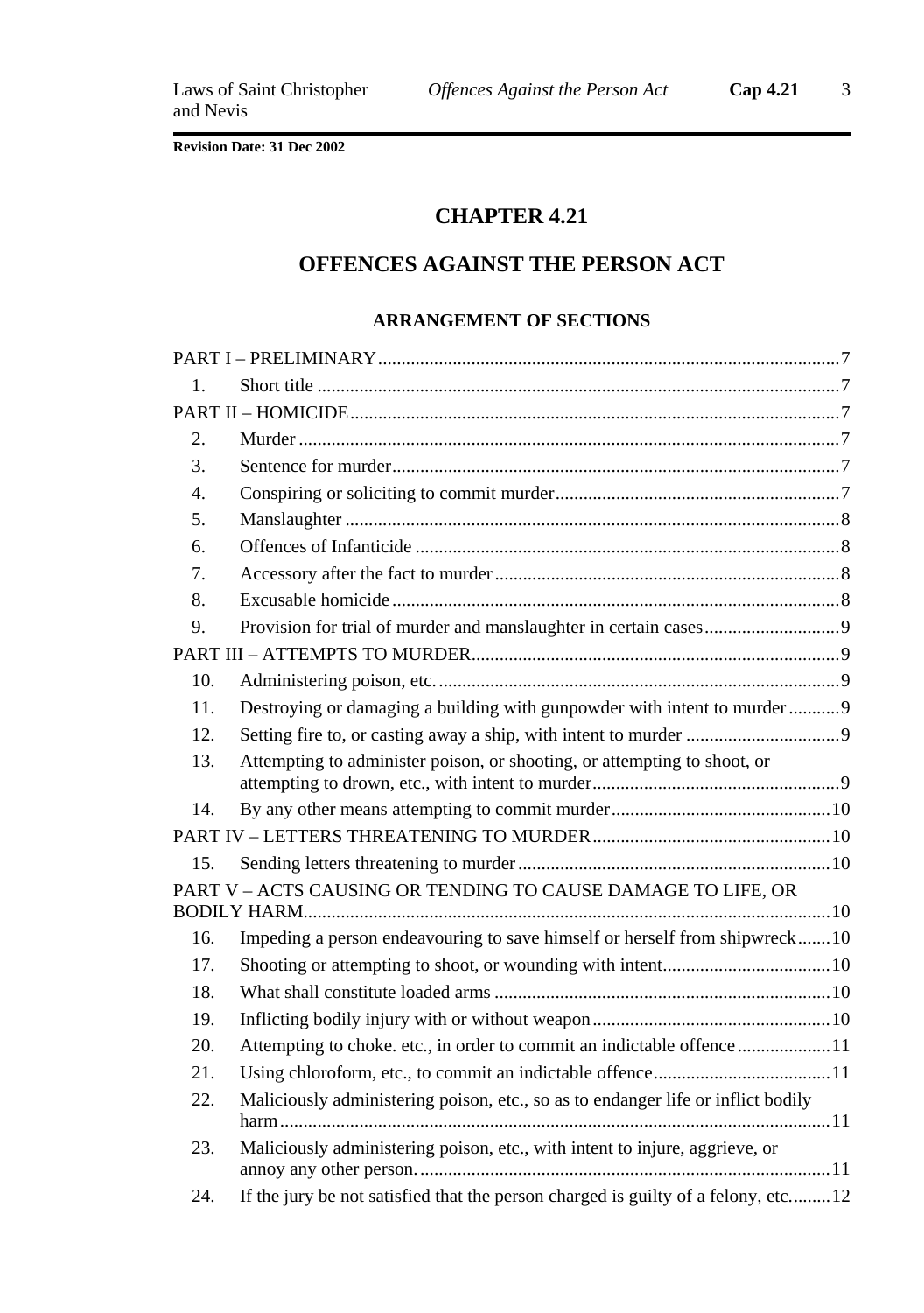| 25. | Not providing apprentices or servants with food, etc., whereby life is           |  |
|-----|----------------------------------------------------------------------------------|--|
| 26. |                                                                                  |  |
| 27. |                                                                                  |  |
| 28. | Causing gunpowder to explode or sending to any person an explosive               |  |
| 29. | Placing gunpowder near a building with intent to do bodily injury to any         |  |
| 30. |                                                                                  |  |
| 31. |                                                                                  |  |
| 32. |                                                                                  |  |
|     |                                                                                  |  |
| 33. | Obstructing or assaulting a clergyman or clergywoman, or other minister in       |  |
| 34. | Disturbing or interrupting assemblage of persons met for religious, moral,       |  |
| 35. | Assaulting a Magistrate, etc., on account of his or her preserving wreck, etc 14 |  |
| 36. |                                                                                  |  |
| 37. | Assault with intent to obstruct the sale of grain or its free passage 14         |  |
| 38. |                                                                                  |  |
| 39. |                                                                                  |  |
| 40. |                                                                                  |  |
| 41. |                                                                                  |  |
| 42. |                                                                                  |  |
| 43. | Certificate or conviction shall be a bar to any other proceedings 16             |  |
| 44. |                                                                                  |  |
| 45. |                                                                                  |  |
|     | PART VII - RAPE, ABDUCTION, AND DEFILEMENT OF WOMEN 16                           |  |
| 46. |                                                                                  |  |
| 47. |                                                                                  |  |
| 48. |                                                                                  |  |
| 49. |                                                                                  |  |
| 50. |                                                                                  |  |
|     |                                                                                  |  |
| 51. |                                                                                  |  |
|     |                                                                                  |  |
| 52. |                                                                                  |  |
|     |                                                                                  |  |
| 53. | Administering drugs, or using instruments, to procure abortion 18                |  |
| 54. |                                                                                  |  |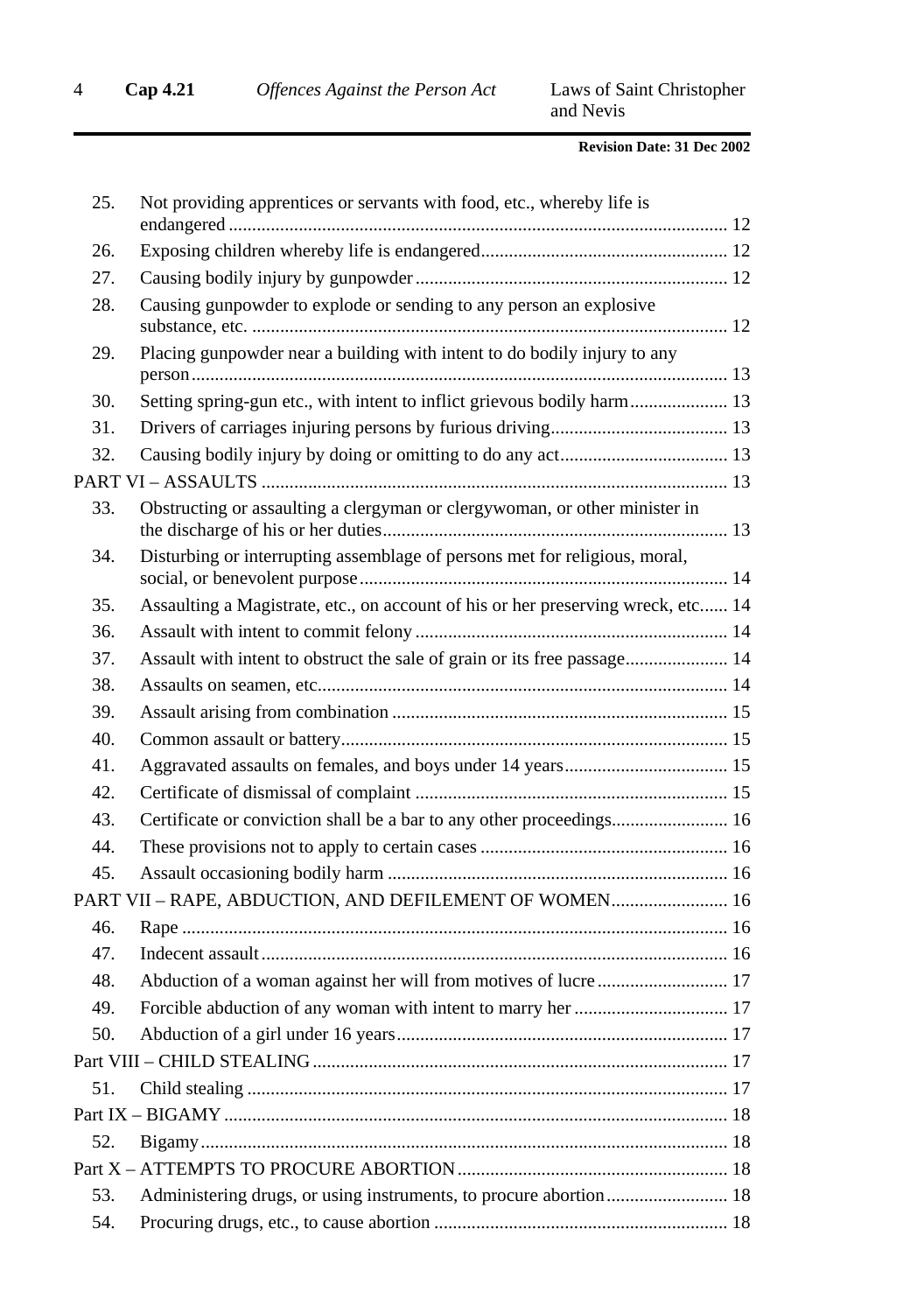| 55. |                                                                                    |  |  |  |
|-----|------------------------------------------------------------------------------------|--|--|--|
|     |                                                                                    |  |  |  |
| 56. |                                                                                    |  |  |  |
| 57. |                                                                                    |  |  |  |
|     |                                                                                    |  |  |  |
| 58. |                                                                                    |  |  |  |
|     | Part XIV - MAKING GUNPOWDER TO COMMIT OFFENCES AND SEARCHING                       |  |  |  |
| 59. | Making or having gunpowder, etc., with intent to commit any felony against         |  |  |  |
| 60. |                                                                                    |  |  |  |
| 61. |                                                                                    |  |  |  |
|     |                                                                                    |  |  |  |
| 62. |                                                                                    |  |  |  |
| 63. |                                                                                    |  |  |  |
| 64. |                                                                                    |  |  |  |
|     |                                                                                    |  |  |  |
| 65. |                                                                                    |  |  |  |
| 66. | Persons convicted under this Act to pay costs of prosecution if court thinks fit21 |  |  |  |
| 67. |                                                                                    |  |  |  |
| 68. | Persons loitering at night and suspected of any felony against this Act may be     |  |  |  |
| 69. |                                                                                    |  |  |  |
| 70. | Fines and penalties not payable to prosecutor to be paid to the Crown 22           |  |  |  |
| 71. | Offences mentioned in this Act committed within the jurisdiction of the            |  |  |  |
| 72. |                                                                                    |  |  |  |
| 73. |                                                                                    |  |  |  |
| 74. |                                                                                    |  |  |  |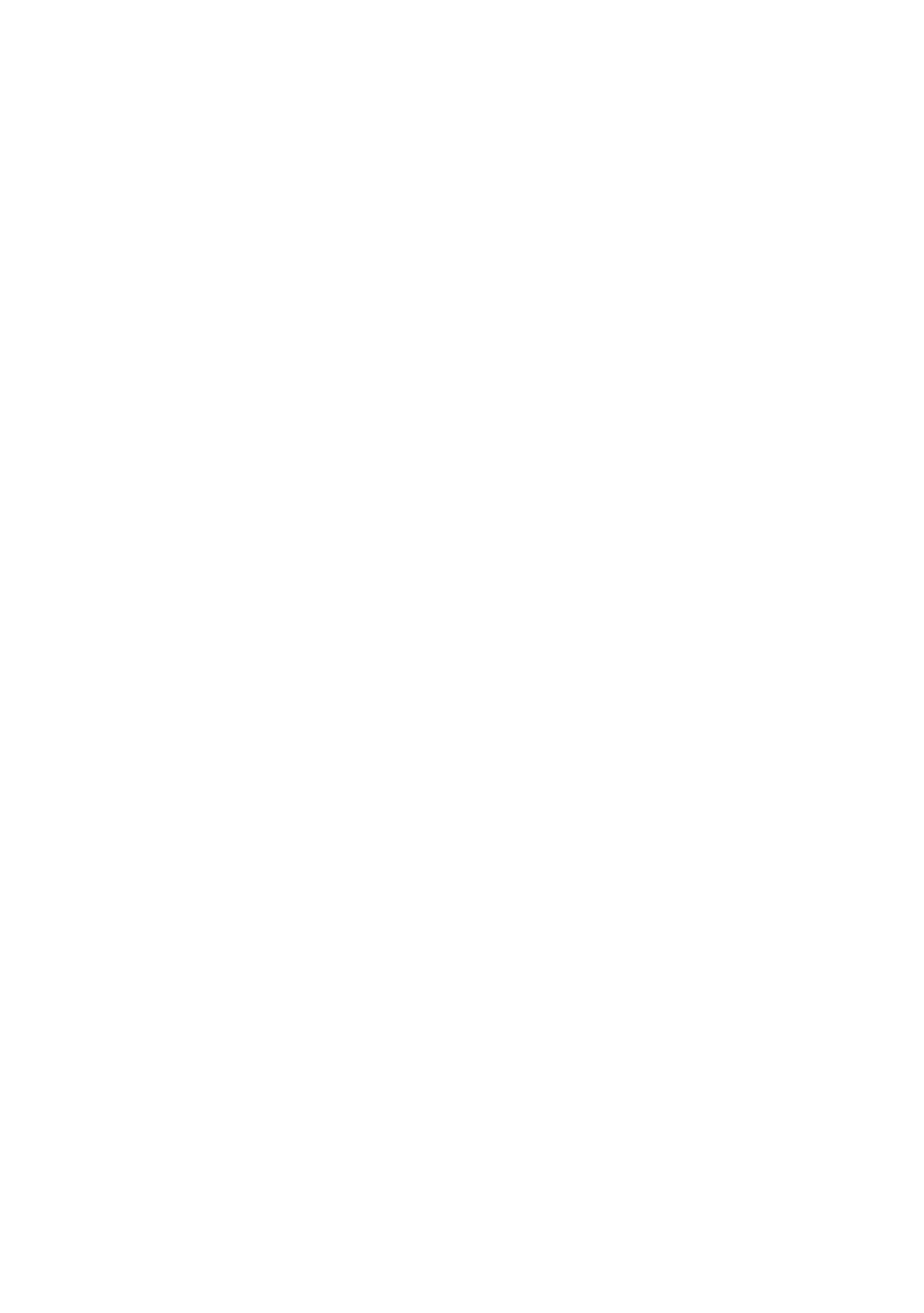# **CHAPTER 4.21**

# **OFFENCES AGAINST THE PERSON ACT**

# **AN ACT to make provision respecting offences against the person; and to make provision for related or incidental matters.**

#### **PART I – PRELIMINARY**

#### 1. **Short title.**

This Act may be cited as the Offences against the Person Act.

# **PART II – HOMICIDE**

#### 2. **Murder.**

A person convicted of murder shall suffer death as a felon.

#### 3. **Sentence for murder.**

(1) Upon every conviction for murder, the court shall pronounce sentence of death, and the same may be carried into execution, and all other proceedings upon such sentence, and in respect thereof, may be had and taken in the same manner, and the court, before which the conviction takes place, shall have the same power, in all respects, as after a conviction for any other felony for which a prisoner may be sentenced to suffer death as a felon:

Provided that sentence of death shall not be pronounced on or recorded against a person convicted of an offence if it appears to the court that at the time when the offence was committed he or she was under eighteen years; but in lieu thereof the court shall sentence him or her to be detained during the Crown's pleasure; and if so sentenced he or she shall be liable to be detained in such place and under such conditions as the Governor-General may direct and while so detained, be deemed to be in legal custody.

#### *[Amended by Act 6 /1976]*

(2) The Governor-General shall direct the time and place for the execution of the sentence of death on persons convicted of murder, and the Provost-Marshal shall cause the body of such murderer to be buried in such place as the Governor-General may approve.

*[Amended by Act 6/1976]* 

#### 4. **Conspiring or soliciting to commit murder.**

All persons who conspire, confederate, and agree, to murder any person, whether he or she be a subject of the Crown or not, and whether he or she be within the Commonwealth or not, and whosoever solicits, encourages, persuades, endeavours to persuade, or proposes to any person to murder any other person, whether he or she be a subject of the Crown or not, and whether he or she be within the Commonwealth or not,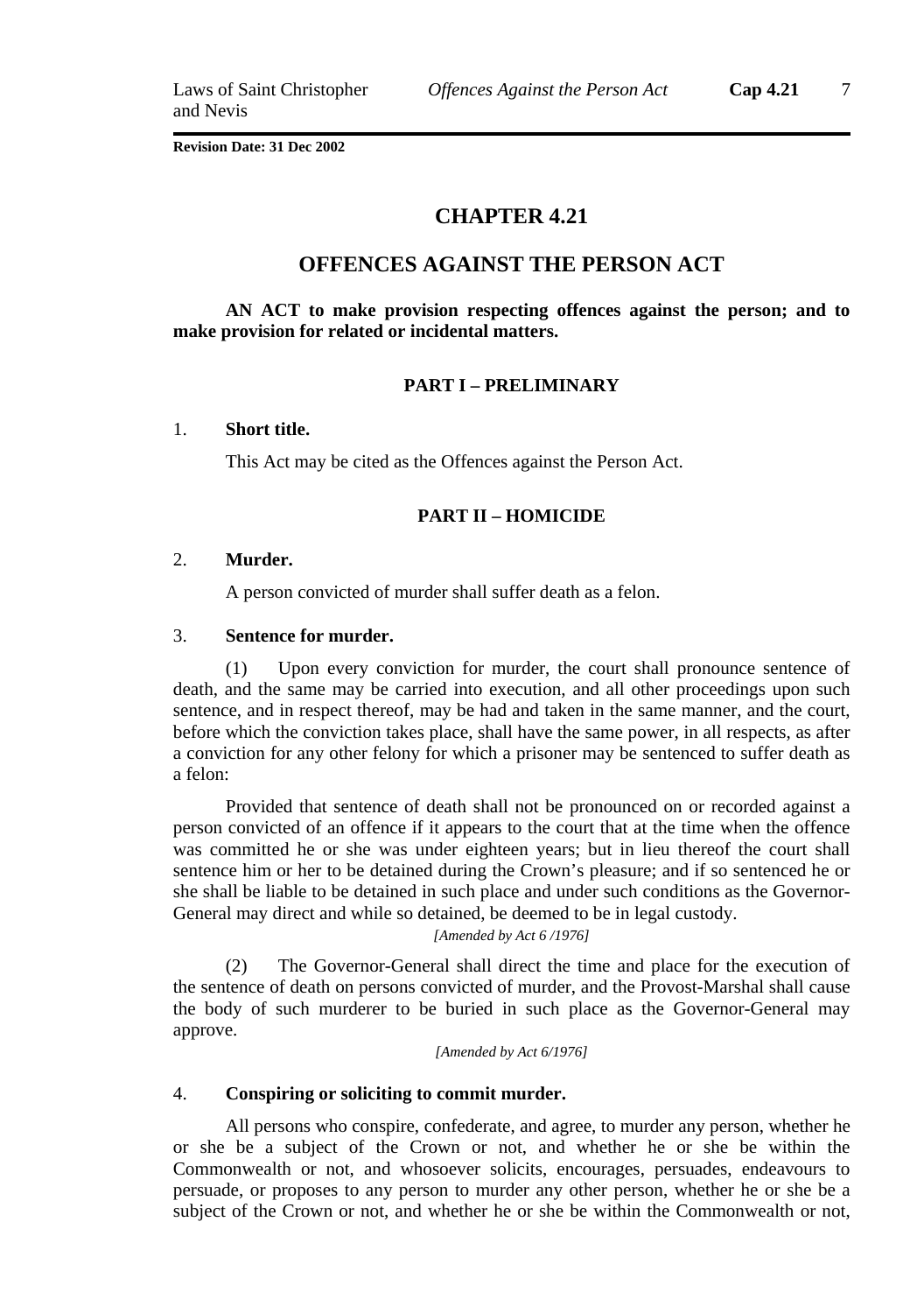commits a misdemeanour, and shall be liable to be imprisoned for a term not exceeding ten years, with or without hard labour.

#### 5. **Manslaughter.**

A person who is convicted of manslaughter shall be liable, at the discretion of the court, to life imprisonment with or without hard labour, or to pay such fine as the court may award, in addition to or without any such other discretionary punishment as aforesaid*. [Amended by Act 10/1998]* 

## 6. **Offences of Infanticide.**

(1) Where a woman by any wilful act or omission causes the death of her child being a child under twelve months, but at the time of the act or omission the balance of her mind was disturbed by reason of her not having fully recovered from the effect of giving birth to the child or by reason of the effect of lactation consequent upon the birth of the child, then, notwithstanding that the circumstances were such that but for this Act the offence would have amounted to murder, she commits a felony, to wit infanticide, and may for such offence be dealt with and punished as if she had been guilty of the offence of manslaughter of the child.

(2) Where upon the trial of a woman for the murder of her child, being a child under twelve months, the jury are of the opinion that she by any wilful act or omission caused its death, but that at the time of the act or omission the balance of her mind was disturbed by reason of her not having fully recovered from the effect of giving birth to the child, or by reason of the effect of lactation consequent upon the birth of the child, then the jury may, notwithstanding that the circumstances were such that but for the provisions of this Act they might have returned a verdict of murder, return in lieu thereof a verdict of infanticide.

(3) Nothing in this Act shall affect the power of the jury upon an indictment for the murder of a child to return a verdict of manslaughter, or a verdict of guilty but insane, or a verdict of concealment of birth, in pursuance of section 55, except that for the purposes of the proviso to that section a child shall be deemed to have recently been born if it had been born within twelve months before its death.

(4) Section 55 shall apply in the case of an acquittal of a woman upon an indictment for infanticide as it applies upon the acquittal of a woman upon an indictment for murder, and upon the trial of any person for infanticide it shall be lawful for the jury, if they are satisfied that the accused is guilty of an offence under section 26, to find the accused guilty of such offence (notwithstanding the death of the child in respect of whom the offence is committed) and in that case that section shall apply accordingly.

# 7. **Accessory after the fact to murder.**

Every accessory after the fact to murder shall be liable to be imprisoned for life, or for any term not exceeding ten years, with or without hard labour.

# 8. **Excusable homicide.**

No punishment or forfeiture shall be incurred by any person who kills another by misfortune, or in his or her own defence, or in any other manner without felony.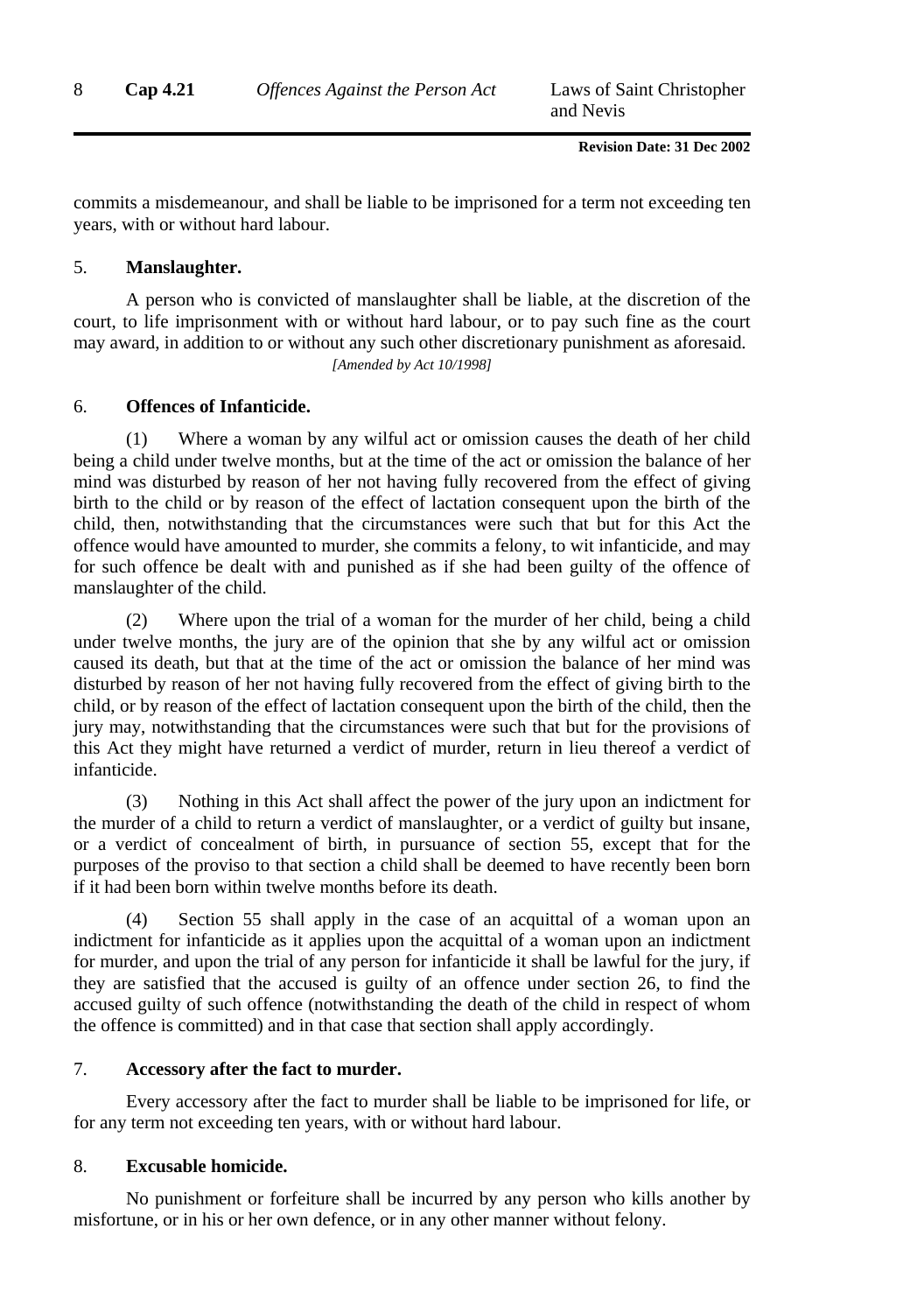# 9. **Provision for trial of murder and manslaughter in certain cases.**

Where any person, being feloniously stricken, poisoned, or otherwise hurt upon the sea, or at any place out of the State, dies of such stroke, poisoning, or hurt in the State, or being feloniously stricken, poisoned, or otherwise hurt at any place in the State, dies of such stroke, poisoning, or hurt upon the sea, or at any place out of the State, every offence committed in respect of any such case, whether the same amounts to murder or manslaughter, or of being accessory to murder or manslaughter, may be dealt with, inquired of, tried and determined, and punished in the Circuit, district, or place in the State, in which such death, stroke, poisoning or hurt happens, in the same manner in all respects as if such offence had been wholly committed in that Circuit, district or place.

# **PART III – ATTEMPTS TO MURDER**

# 10. **Administering poison, etc.**

Any person who administers to, or causes to be administered to, or to be taken by any person, any poison, or other destructive substance, or, by any means, wounds, or causes any grievous bodily harm to any person with intent, in any of the cases aforesaid, to commit murder commits a felony, and, on conviction, may be imprisoned for a term not exceeding ten years, with or without hard labour.

## 11. **Destroying or damaging a building with gunpowder with intent to murder.**

Any person who, by the explosion of gunpowder or other explosive substance, destroys or damages any building, with intent to commit murder, commits a felony, and, on conviction, shall be imprisoned for a term not exceeding ten years, with or without hard labour.

# 12. **Setting fire to, or casting away a ship, with intent to murder.**

Any person who sets fire to any ship or vessel, or any part of the ship or vessel, or any part of the tackle, apparel, or furniture thereof, or any goods or any chattels being therein, or casts away or destroys any ship or vessel, with the intent, in any of such cases, to commit murder, commits a felony, and, on conviction, shall be liable to be imprisoned for a term not exceeding ten years, with or without hard labour.

# 13. **Attempting to administer poison, or shooting, or attempting to shoot, or attempting to drown, etc., with intent to murder.**

Any person who attempts to administer to, or attempts to cause to be administered to, or to be taken by any person, any poison or other destructive thing, or shoots at any person, or by drawing a trigger, or in any other manner attempts to discharge any kind of loaded arms at any person, or attempts to drown, suffocate, or strangle any person, with intent in any of the cases aforesaid to commit murder, whether any bodily injury be effected or not, commits a felony, and shall be liable to be imprisoned for a term not exceeding ten years, with or without hard labour.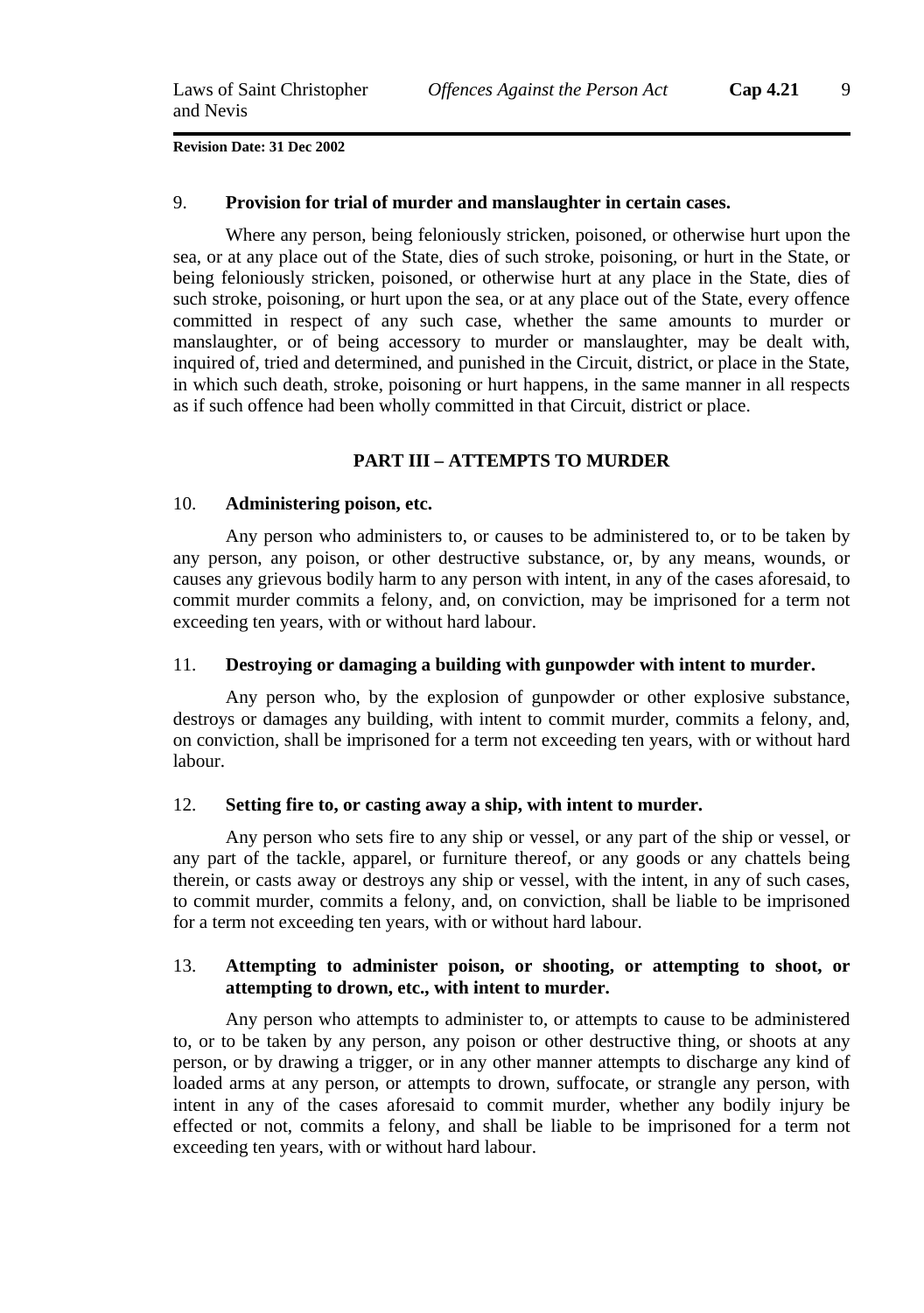and Nevis

#### **Revision Date: 31 Dec 2002**

#### 14. **By any other means attempting to commit murder.**

Any person who, by any means other than those specified in the preceding sections of this Act, attempts to commit murder, commits a felony, and, on conviction, shall be liable to be imprisoned for a term not exceeding ten years, with or without hard labour.

# **PART IV – LETTERS THREATENING TO MURDER**

#### 15. **Sending letters threatening to murder.**

Any person who maliciously sends, delivers, or utters, or directly or indirectly causes to be received, knowing the contents thereof, any letter or writing threatening to kill or murder any person commits a felony, and, on conviction, shall be liable to be imprisoned for a term not exceeding four years, with or without hard labour.

# **PART V – ACTS CAUSING OR TENDING TO CAUSE DAMAGE TO LIFE, OR BODILY HARM**

# 16. **Impeding a person endeavouring to save himself or herself from shipwreck.**

Any person who unlawfully and maliciously prevents, or impedes, any person being on board of, or having quitted any ship or vessel in distress, or wrecked, stranded, or cast on shore, in his or her endeavour to save his or her life, or unlawfully and maliciously prevents, or impedes any person in his or her endeavour to save the life of any such person as in this section first aforesaid commits a felony, and, on conviction, shall be liable to be imprisoned for a term not exceeding ten years, with or without hard labour.

#### 17. **Shooting or attempting to shoot, or wounding with intent.**

Any person who, unlawfully and maliciously, by any means, wounds, or causes any grievous bodily harm to any person, or shoots at any person, or by drawing a trigger, or in any other manner, attempts to discharge any kind of loaded arms at any person, with intent, in any of the cases aforesaid, to maim, disfigure, or disable any person, or to do some other grievous bodily harm to any person, or with the intent to resist, or prevent the lawful apprehension, or detainer, of any person, commits a felony, and, on conviction, shall be liable to be imprisoned for a term not exceeding ten years, with or without hard labour.

#### 18. **What shall constitute loaded arms.**

Any gun, pistol, or other arm, loaded in the barrel with gunpowder, or other explosive substance, and ball, shot, slug, or other destructive material, or charged with compressed air and having ball, shot, slug, or other destructive material in the barrel, shall be deemed to be loaded arms within the meaning of this Act, although the attempt to discharge the same may fail for want of proper priming or other causes.

#### 19. **Inflicting bodily injury with or without weapon.**

Any person who, unlawfully and maliciously, wounds or inflicts any grievous bodily harm upon any other person, either with or without any weapon or instrument, commits a misdemeanour, and, on conviction, shall be liable to be imprisoned for a term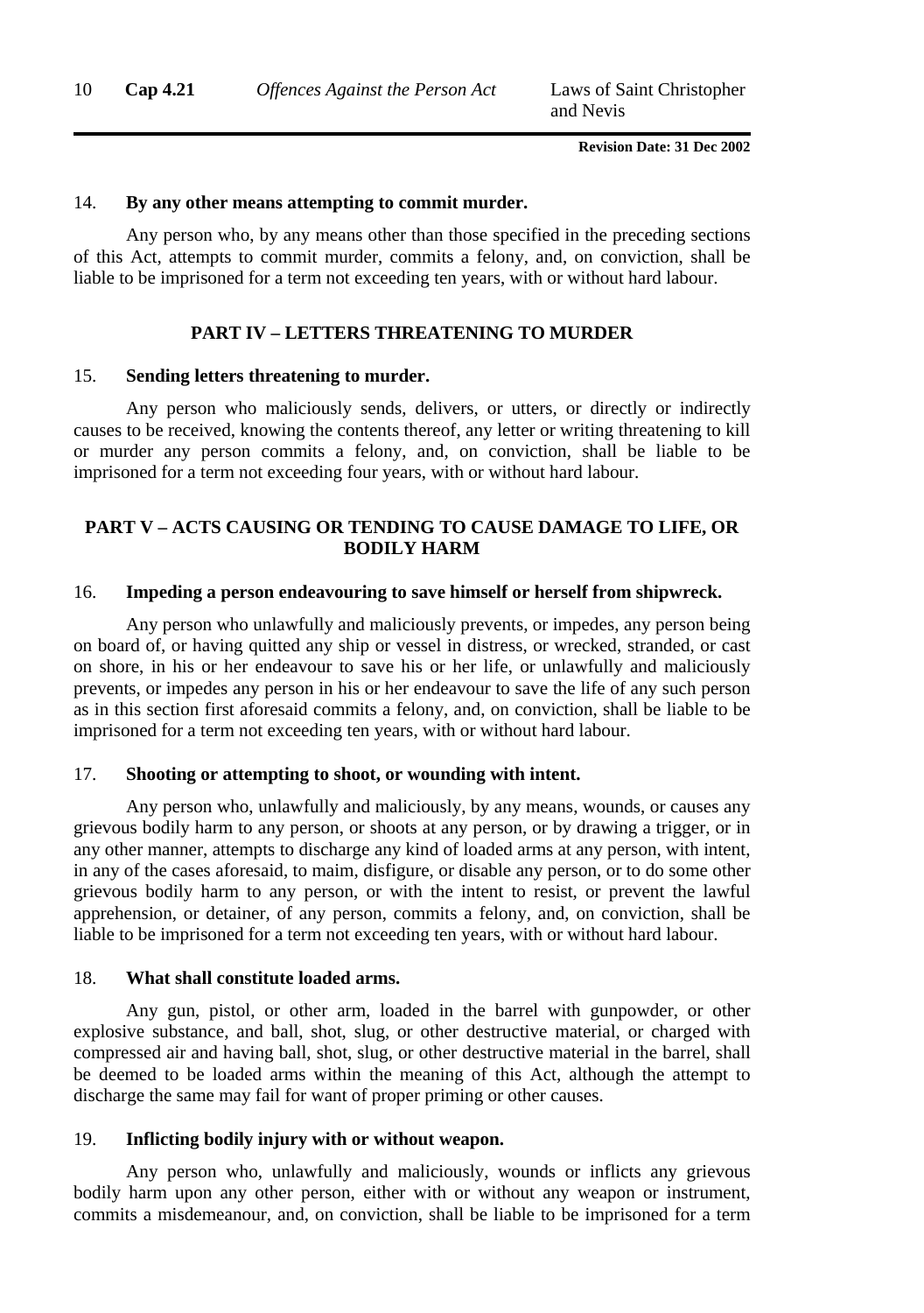not exceeding two years, with or without hard labour; and, if upon the trial of any indictment for any felony (except in case of murder or manslaughter), the indictment alleges that the defendant did cut, stab, wound, or inflict grievous bodily harm on any person, and the jury be satisfied that the defendant is guilty of the cutting, stabbing or wounding or inflicting grievous bodily harm charged in the indictment but be not satisfied that the defendant is guilty of the felony charged in the indictment, the jury may acquit of the felony and find the defendant guilty of unlawfully cutting, stabbing, or wounding, or inflicting grievous bodily harm, and such defendant shall be liable to be imprisoned for a term not exceeding two years with or without hard labour.

#### 20. **Attempting to choke. etc., in order to commit an indictable offence.**

Any person who, by any means, attempts to choke, suffocate, or strangle any other person, or, by any means calculated to choke, suffocate, or strangle, attempts to render any other person insensible, unconscious, or incapable of resistance, with intent, in any of such cases, thereby to enable himself or herself, or any other person, to commit, or with intent, in any of such cases, thereby to assist any other person in committing an indictable offence, commits a felony, and, on conviction, shall be liable to be imprisoned for a term not exceeding ten years.

#### 21. **Using chloroform, etc., to commit an indictable offence.**

Any person who unlawfully applies or administers to, or causes to be taken by, or attempts or causes to be administered to, or taken by, any person, any chloroform, laudanum, or other stupefying or overpowering drug, matter, or substance, with intent, in any of such cases, thereby to enable himself or herself, or any other person, to commit, or with intent, in any of such cases, thereby to assist any other person in committing, an indictable offence commits a felony, and, on conviction, shall be liable to be imprisoned for a period not exceeding ten years, with or without hard labour.

# 22. **Maliciously administering poison, etc., so as to endanger life or inflict bodily harm.**

Any person who, unlawfully and maliciously, administers to, or causes to be administered to or taken by, any other person, any poison, or other destructive or noxious thing, so as thereby to endanger the life of such person, or so as thereby to inflict upon such person any grievous bodily harm, commits a felony, and, on conviction, shall be liable to be imprisoned for a term not exceeding ten years, with or without hard labour.

# 23. **Maliciously administering poison, etc., with intent to injure, aggrieve, or annoy any other person.**

Any person who, unlawfully and maliciously, administers to, or causes to be administered to, or taken by, any other person, any poison, or other destructive or noxious thing, with intent to injure, aggrieve, or annoy such person, commits a misdemeanour, and, on conviction, shall be liable to be imprisoned for a term not exceeding four years, with or without hard labour.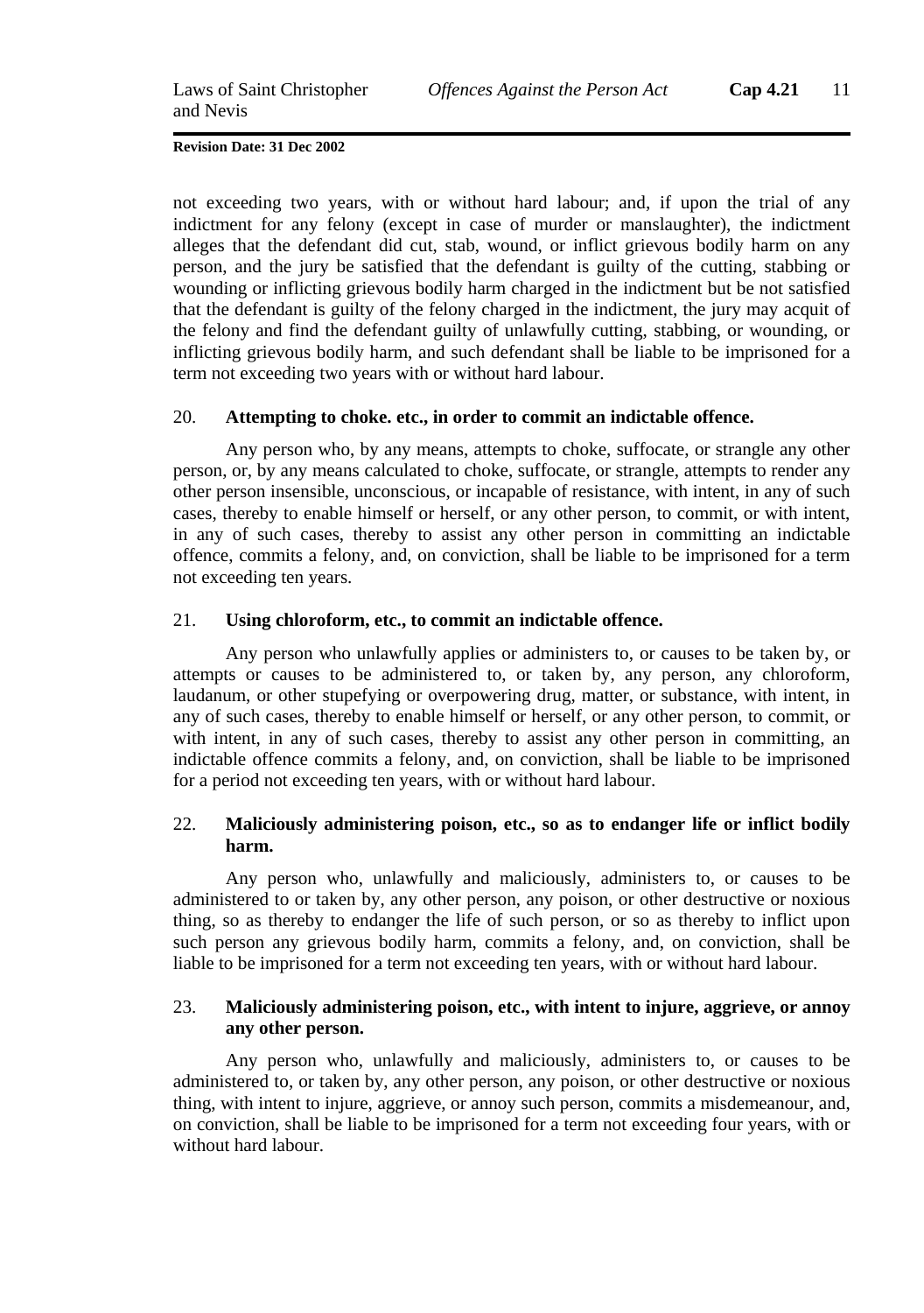and Nevis

**Revision Date: 31 Dec 2002** 

#### 24. **If the jury be not satisfied that the person charged is guilty of a felony, etc.**

If, upon the trial of any person for a felony mentioned in section 22, the jury are not satisfied that such person is guilty thereof, but are satisfied that he or she is guilty of a misdemeanour mentioned in section 23, then, and in every such case, the jury may acquit the accused of such felony and find him or her guilty of such misdemeanour, and thereupon, he or she shall be punished in the same manner as if convicted upon an indictment for such misdemeanour.

# 25. **Not providing apprentices or servants with food, etc., whereby life is endangered.**

Any person who, being legally liable, either as a husband, parent, guardian or committee, master or mistress, nurse or otherwise to provide for any person as wife, child, ward, lunatic or idiot, apprentice or servant, infant, or otherwise, necessary food, clothing, or lodging, wilfully and without lawful excuse, refuses or neglects to provide the same, or unlawfully or maliciously does, or causes to be done, any bodily harm to any such apprentice or servant, so that the life of such apprentice or servant is endangered, or the health of such apprentice or servant has been or is likely to be, permanently injured, commits a misdemeanour, and, on conviction, shall be liable to be imprisoned for a term not exceeding two years, with or without hard labour.

#### 26. **Exposing children whereby life is endangered.**

Any person who unlawfully abandons or exposes any child being under two years, whereby the life of such child is endangered, or the health of such child has been, or is likely to be permanently injured commits a misdemeanour, and, on conviction, shall be liable to be imprisoned for a term not exceeding two years, with or without hard labour.

# 27. **Causing bodily injury by gunpowder.**

Any person who, unlawfully and maliciously, by the explosion of gunpowder, or other explosive substance, burns, maims, disfigures, disables, or does any grievous bodily harm to any person, commits a felony, and, on conviction, shall be liable to be imprisoned for a term not exceeding ten years, with or without hard labour.

# 28. **Causing gunpowder to explode or sending to any person an explosive substance, etc.**

Any person who, unlawfully and maliciously, causes any gunpowder, or other explosive substance, to explode, or sends or delivers to, or causes to be taken or received by, any person, any explosive substance, or any other dangerous or noxious thing, or puts or lays at any place, or casts or throws at or upon, or otherwise applies to any person, any corrosive fluid, or any destructive or explosive substance, with intent, in any of the cases aforesaid, to burn, maim, disfigure, or disable any person, or to do some grievous bodily harm to any person, whether any bodily harm be effected or not, commits a felony, and, on conviction, shall be liable to be imprisoned for a term not exceeding ten years, with or without hard labour.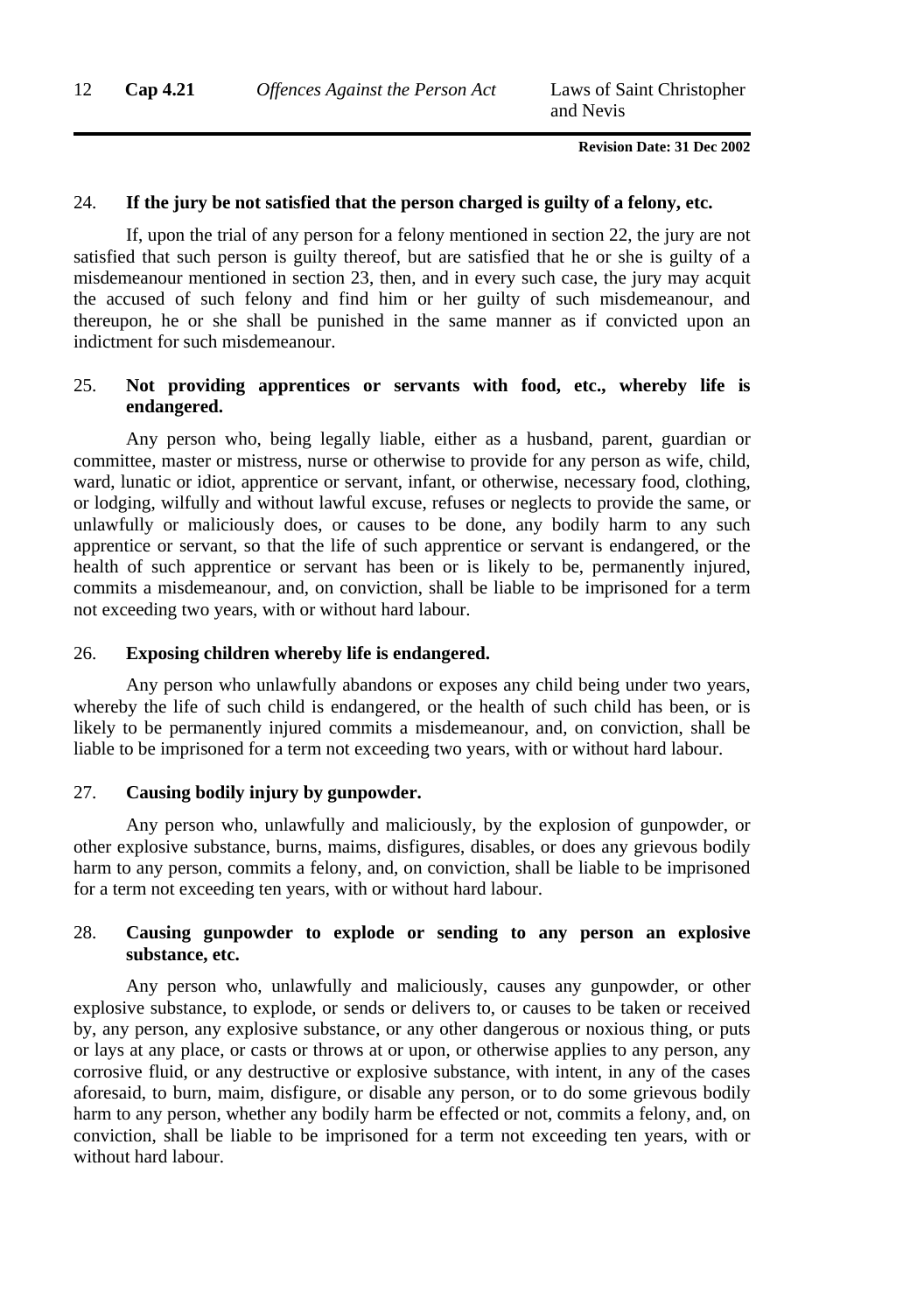# 29. **Placing gunpowder near a building with intent to do bodily injury to any person.**

Any person who, unlawfully and maliciously, places or throws in, into, upon, against, or near, any building, ship or vessel, any gunpowder, or other explosive substance, with intent to do any bodily injury to any person, whether or not any explosion takes place, and whether or not any bodily injury is effected, commits a felony, and, on conviction, shall be liable to be imprisoned for a term not exceeding ten years, with or without hard labour.

#### 30. **Setting spring-gun etc., with intent to inflict grievous bodily harm.**

Any person who sets or places, or causes to be set or placed, any spring-gun, mantrap, picket or other engine, calculated to destroy human life or inflict grievous bodily harm, with the intent that the same, or whereby the same, may destroy or inflict grievous bodily harm upon any trespasser, or other person, coming in contact therewith, commits a misdemeanour, and, on conviction, shall be liable to be imprisoned for a term not exceeding two years, with or without hard labour.

#### 31. **Drivers of carriages injuring persons by furious driving.**

Any person who, having the charge of any carriage or vehicle, by wanton or furious driving or racing, or other wilful misconduct, or by wilful neglect, does, or causes to be done, any bodily harm to any person, commits a misdemeanour, and, on conviction, shall be liable to be imprisoned for a term not exceeding two years, with or without hard labour.

#### 32. **Causing bodily injury by doing or omitting to do any act.**

Any person who, by any unlawful act, or by doing negligently, or omitting to do, any act which it is his or her duty to do, causes grievous bodily injury to any other person, commits a misdemeanour, and, on conviction, shall be liable to be imprisoned for a term not exceeding two years, with or without hard labour.

#### **PART VI – ASSAULTS**

# 33. **Obstructing or assaulting a clergyman or clergywoman, or other minister in the discharge of his or her duties.**

Any person who, by threats or force, unlawfully obstructs or prevents, or endeavours to obstruct or prevent, any clergyman or clergywoman or other minister, in, or from, celebrating divine service, or otherwise officiating in any church, chapel, meetinghouse, school-house, or other place used for divine worship, or in, or from, the performance of his or her duty in the lawful burial of the dead in any churchyard, or other burial place, or strikes, or offers any violence to, or upon any civil process, or, under the pretence of executing any civil process, arrests any clergyman or clergywoman, or other minister, who is engaged in, or, to the knowledge of the offender, is going to perform the same, or returning from the performance thereof, commits a misdemeanour, and, on conviction, shall be liable to be imprisoned for a term not exceeding two years, with or without hard labour.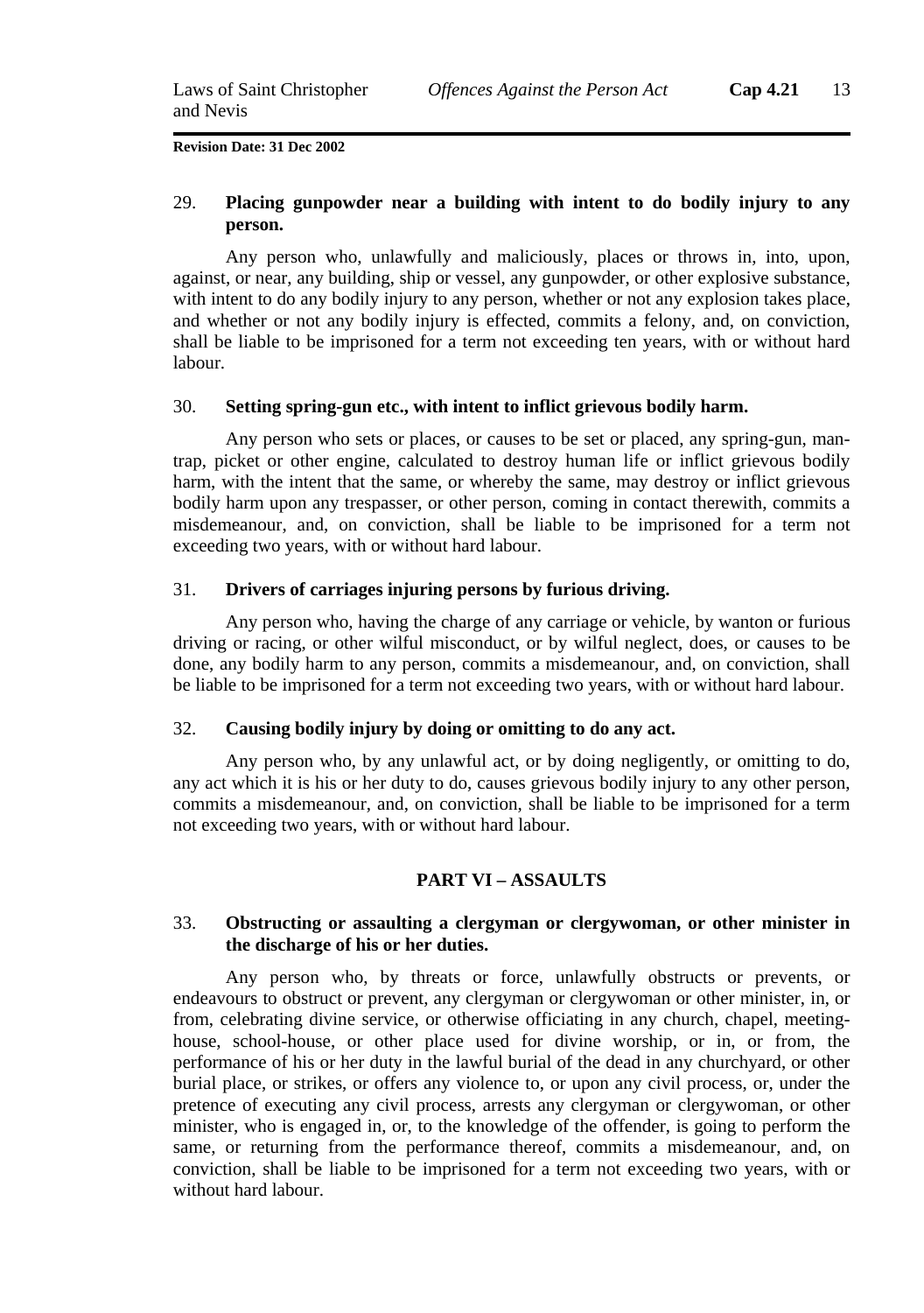# 34. **Disturbing or interrupting assemblage of persons met for religious, moral, social, or benevolent purpose.**

Any person who wilfully disturbs, interrupts, or disquiets any assemblage of persons met for religious worship, or for any moral, social, or benevolent purpose, by profane discourse, by rude or indecent behaviour, or by making a noise, either within the place of such meeting, or so near it as to disturb the order, or solemnity of the meeting, may be arrested on view by any peace officer present at such meeting, or by any other person present, thereto verbally authorized by any Justice of the Peace present thereat, and detained until he or she can be brought before a Magistrate, and such offender shall, on summary conviction, forfeit and pay such sum of money, not exceeding two hundred dollars, as the convicting magistrate may think fit, and costs.

*[Amended by Acts 7/1976 and 9/1986]* 

#### 35. **Assaulting a Magistrate, etc., on account of his or her preserving wreck, etc.**

Any person who assaults and strikes or wounds any Magistrate, officer, or any other person lawfully authorised, in, or on account of, the exercise of his or her duty in, or concerning, the preservation of any vessel in distress, or of any vessel, goods, or effects wrecked, stranded, or cast on shore, or lying under water, commits a misdemeanour, and, on conviction, is liable to be imprisoned for a term not exceeding two years, with or without hard labour.

#### 36. **Assault with intent to commit felony.**

Any person who assaults any person with intent to commit a felony, or assaults, resists, or wilfully obstructs any revenue or peace officer in the due execution of his or her duty, or any person acting in aid of such officer, or assaults any person with the intent to resist or prevent the lawful apprehension or detainer of himself or herself, or of any other person, for any offence, commits a misdemeanour, and, on conviction, shall be liable to be imprisoned for a term not exceeding two years, with or without hard labour.

# 37. **Assault with intent to obstruct the sale of grain or its free passage.**

Any person who beats, or uses any violence or threat of violence to, any person, to deter or hinder him or her from buying, selling, or otherwise disposing of any wheat or other grain, flour, meal, malt, or potatoes, or other produce, or goods, in any market or other place, or beats, or uses any such violence or threat to, any person having the charge, or care, of any wheat, or other grain, flour, meal, malt, or potatoes, whilst on the way to or from any city, market-town, or other place, with intent to stop the conveyance of the same, shall, on summary conviction, be liable to be imprisoned and kept to hard labour for a term not, exceeding three months:

Provided, that no person punished for any such offence by virtue of this section shall be punished for the same offence by virtue of any other law..

#### 38. **Assaults on seamen, etc.**

Any person who unlawfully and with force hinders, or prevents any seaman, stevedore, ship-carpenter, or other person usually working at or on board any ship or vessel, from working at or exercising his or her lawful trade, business, or occupation, or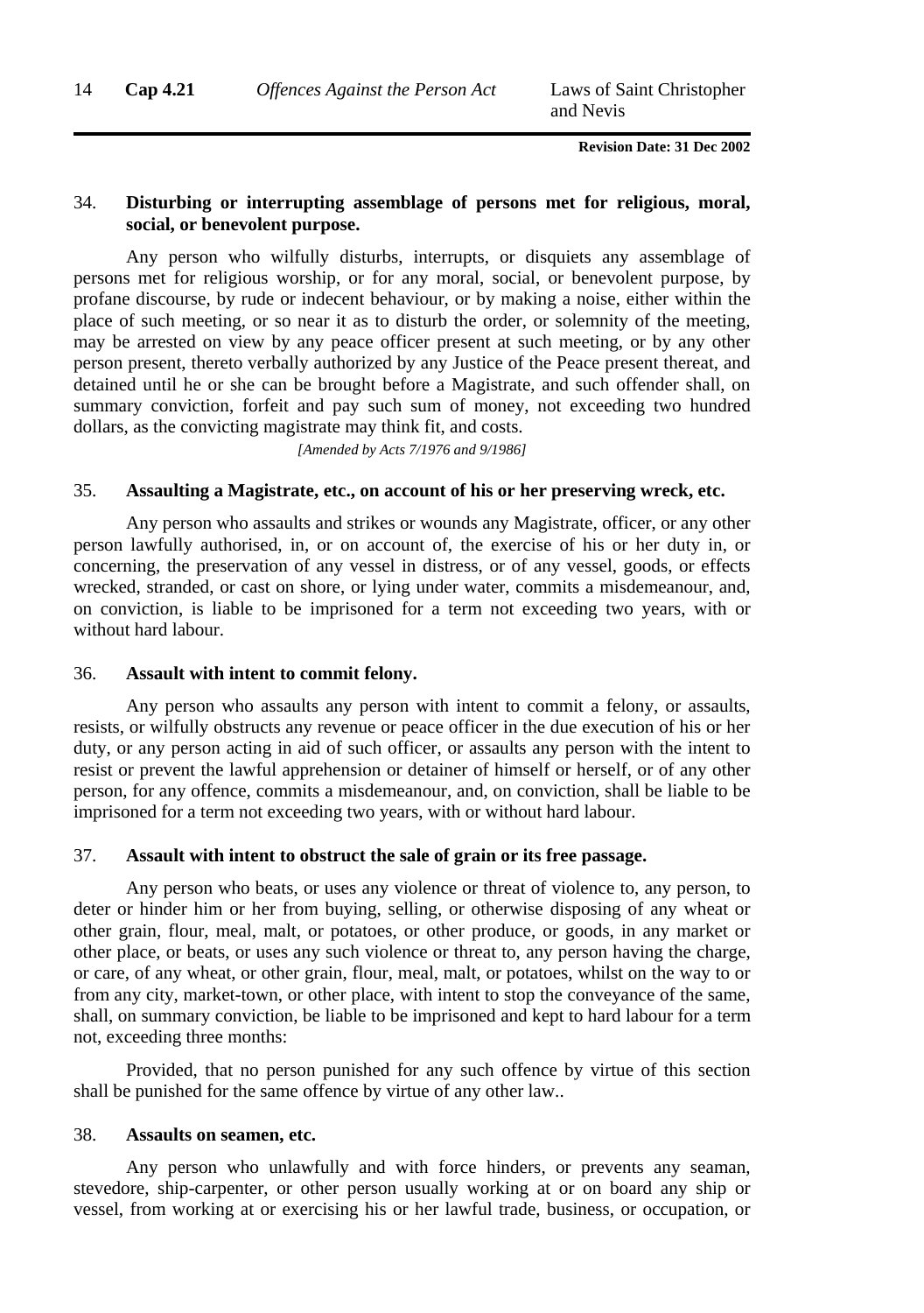beats, or uses any violence to, any such person, with intent to hinder, or prevent him or her from working at, or exercising the same, shall, on summary conviction, be liable to be imprisoned and kept to hard labour for a term not exceeding three months:

Provided, that no person punished for any such offence by reason of this section shall be punished for the same offence by any other law.

#### 39. **Assault arising from combination.**

Any person who, in pursuance of any unlawful combination, or conspiracy to raise the rate of wages, or of unlawful combination, or conspiracy, respecting any trade, business or manufacture, or respecting any person concerned or employed therein, unlawfully assaults any person, or, in pursuance of any such combination or conspiracy, uses any violence or threat of violence to any person, with a view to hinder him or her from working or being employed at such trade, business or manufacture, commits a misdemeanour, and, on conviction, shall be liable to be imprisoned for a term not exceeding two years, with or without hard labour.

# 40. **Common assault or battery.**

When any person unlawfully assaults or beats any other person, any Magistrate, upon complaint by or on behalf of the party aggrieved, praying him or her to proceed summarily on the complaint, may hear and determine such offence, and the offender shall, on summary conviction, at the discretion of the Magistrate, either be imprisoned, with or without hard labour for a term not exceeding two months, or else shall forfeit and pay such fine as shall appear to the Magistrate to be meet, not exceeding the sum of two hundred dollars, together with costs (if ordered).

*[Amended by Acts 7/1976 and 9/1986]* 

#### 41. **Aggravated assaults on females, and boys under 14 years.**

When any person is charged before a Magistrate with an assault or battery upon any male child, whose age shall not, in the opinion of the Magistrate, exceed fourteen years, or upon any female, either upon the complaint of the party aggrieved or otherwise, the Magistrate, if the assault or battery is of such an aggravated nature that it cannot, in his or her opinion, be sufficiently punished under the provisions hereinbefore contained as to common assaults and batteries, may proceed to hear and determine the same, and every such offender shall be liable, on summary conviction, to be imprisoned, with or without hard labour, for a period not exceeding six months, or to pay a fine, not exceeding (together with costs) the sum of five hundred dollars, and, if the Magistrate shall so think fit, in any of the said cases, shall be bound to keep the peace and be of good behaviour for a period not exceeding six months from the expiration of such sentence.

*[Amended by Acts 7/1976 and 9/1986]* 

# 42. **Certificate of dismissal of complaint.**

If the Magistrate, upon the hearing of any case of assault or battery upon the merits, where the complaint was preferred by, or on behalf of the party aggrieved under either of the last two preceding sections, deems the offence not to be proved, or finds the assault or battery to have been justified, or so trifling as not to merit any punishment, and accordingly dismisses the complaint, he or she shall forthwith make out a certificate under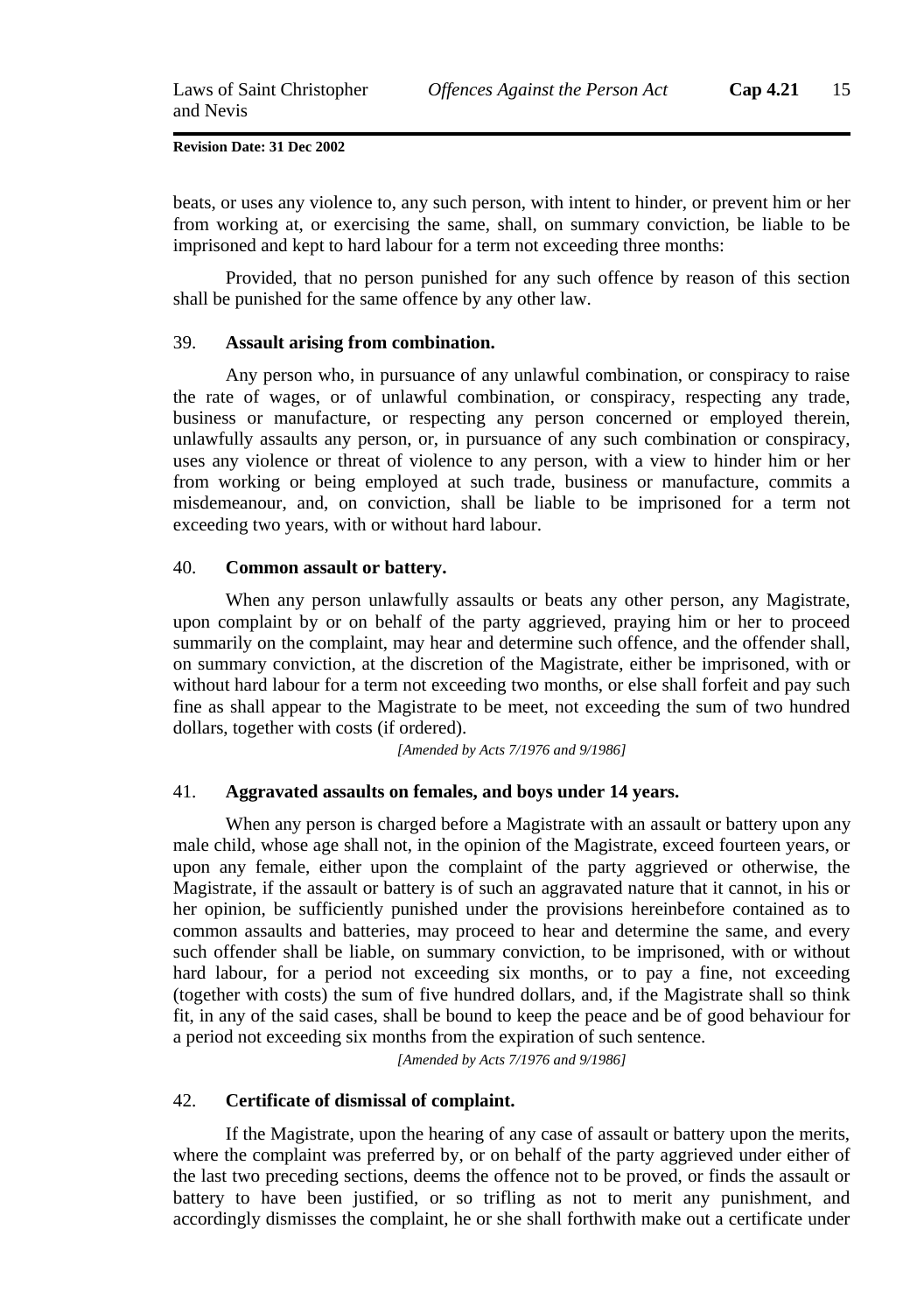his or her hand stating the fact of such dismissal, and shall deliver such certificate to the party against whom the complaint was preferred.

#### 43. **Certificate or conviction shall be a bar to any other proceedings.**

If any person, against whom any such complaint, as in either of the last two preceding sections mentioned, has been preferred by or on behalf of the party aggrieved, has obtained such certificate, or, having been convicted, has paid the whole amount adjudged, or has suffered the imprisonment, or imprisonment with hard labour, awarded, in every such case he or she shall be released from all further or other proceedings, civil or criminal, for the same cause.

#### 44. **These provisions not to apply to certain cases.**

In case the Magistrate finds any assault or battery complained of to have been accompanied by an attempt to commit a felony, or is of opinion that the same is, from any other circumstance, a fit subject for prosecution by indictment, he or she shall abstain from any adjudication thereupon, and shall deal with the case, in all respects, in the same manner as if he or she had no authority finally to hear and determine the same:

Provided that nothing herein contained shall authorize any Magistrate to hear and determine any case of assault or battery in which any question shall arise as to the title to any lands, tenements or hereditaments, or any interest therein or accruing thereon, or as to any bankruptcy or insolvency, or any execution under the process of any Court of Justice.

# 45. **Assault occasioning bodily harm.**

Any person who is convicted, upon an indictment, of any assault occasioning actual bodily harm shall be liable to be imprisoned for a term not exceeding two years, with or without hard labour; and any person who is convicted, upon an indictment, for a common assault shall be liable to be imprisoned for a term not exceeding one year, with or without hard labour.

#### **PART VII – RAPE, ABDUCTION, AND DEFILEMENT OF WOMEN**

#### 46. **Rape.**

Any person who is convicted of the crime of rape, shall be guilty of a felony, and, on conviction, shall be liable, at the discretion of the court, to life imprisonment, with or without hard labour.

*[Amended by Act 10/1998]* 

#### 47. **Indecent assault.**

(1) Any person who is convicted of any indecent assault upon any female shall be liable to be imprisoned for a term not exceeding ten years, with or without hard labour. *[Amended by Act 10/1998]* 

(2) It shall be no defence to a charge on indictment for an indecent assault on any female under sixteen years to prove that she consented to the act of indecency.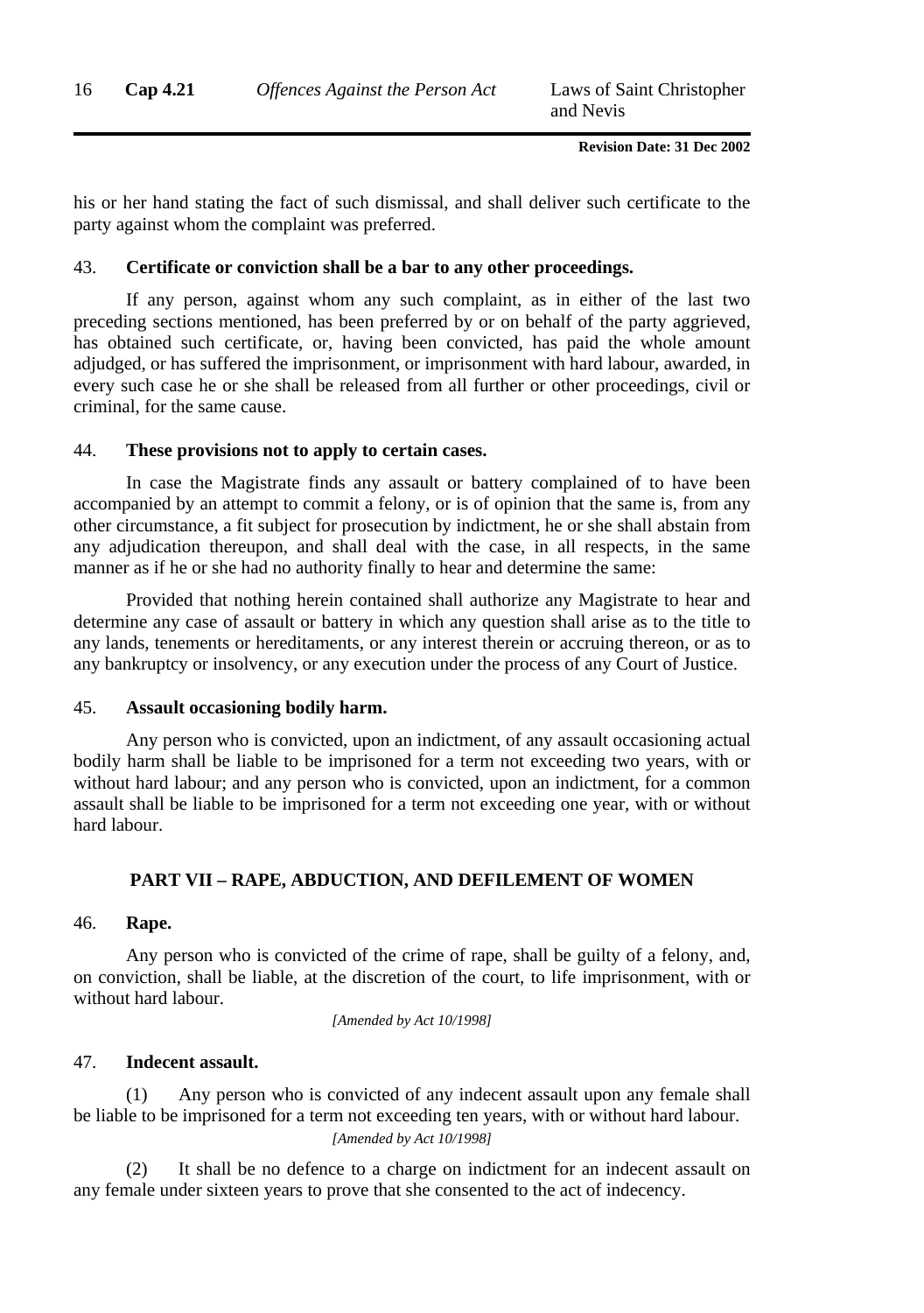#### 48. **Abduction of a woman against her will from motives of lucre.**

Where any woman of any age has any interest, whether legal or equitable, present or future, absolute, conditional, or contingent, in any real or personal estate, or is a presumptive heiress or co-heiress, or presumptive next-of-kin, to any one having such interest, any person who, from motives of lucre, takes away or detains any such woman against her will, with intent to marry or carnally know her, or to cause her to be married or carnally known by any other person, and any person who fraudulently allures, takes away, or detains such woman, being under twenty-one years, out of the possession and against the will of her father or mother, or of any other person having the lawful care or charge of her, with intent to marry or carnally know her, or to cause her to be married or carnally known by any other person, commits a felony, and, on conviction, shall be liable to be imprisoned for a term not exceeding two years, with or without hard labour; and any person who is convicted of any offence against this section shall be incapable of taking any estate or interest, legal or equitable, in any real or personal property of such woman, or in which she has any such interest, or which shall come to her as such heiress, co-heiress, or next-of-kin as aforesaid; and if any such marriage as aforesaid shall have taken place, such property shall, upon such conviction, be settled in such manner as a Judge shall appoint, upon any information at the suit of the Attorney-General.

#### 49. **Forcible abduction of any woman with intent to marry her.**

Any person who, by force, takes away or detains against her will any woman of any age with intent to marry or carnally know her, or to cause her to be married, or carnally known by any other person, commits a felony, and, on conviction, shall be liable to be imprisoned for a term not exceeding five years.

#### 50. **Abduction of a girl under 16 years.**

Any person who unlawfully takes, or causes to be taken, any unmarried girl, being under sixteen years, out of the possession and against the will of her father or mother, or of any other person having the lawful care or charge of her, commits a misdemeanour, and, on conviction, shall be liable to be imprisoned for a term not exceeding two years, with or without hard labour.

## **PART VIII – CHILD STEALING**

#### 51. **Child stealing.**

Any person who unlawfully, either by force or fraud, leads or takes away, or decoys or entices away or detains, any child under fourteen years, with intent to deprive any parent, guardian, or other person having the lawful care or charge of such child, of the possession of such child, or with intent to steal any article upon or about the person of such child, to which ever person such article may belong, and any person, with such intent, receives or harbours any such child, knowing the same to have been by force or fraud led, taken, decoyed, enticed away, or detained as in this section before mentioned, commits a felony, and, on conviction, shall be liable to be imprisoned for a term not exceeding three years, with or without hard labour, and if a male under sixteen years, with or without whipping: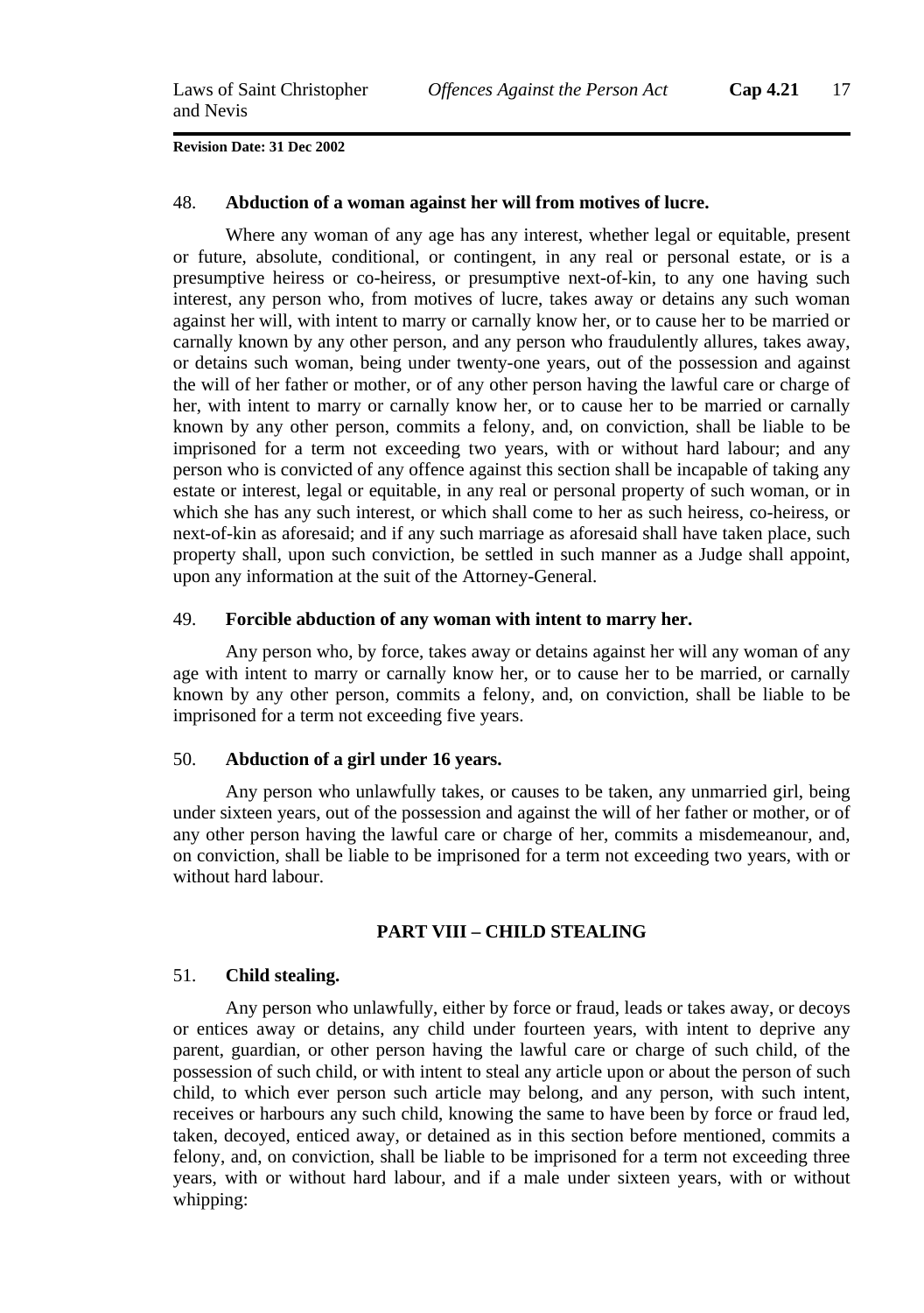and Nevis

#### **Revision Date: 31 Dec 2002**

Provided that, no person who has claimed any right to the possession of such child, or is the mother, or has claimed to be the father, of child born out of wedlock, shall be liable to be prosecuted by virtue hereof on account of the getting possession of such child, or taking such child out of the possession of any person having the lawful charge thereof*. [Amended by Act 19/1983]* 

**PART IX – BIGAMY** 

#### 52. **Bigamy.**

Any person who, being married, marries any other person during the life of the former husband or wife, whether the second marriage has taken place in the State or elsewhere, commits a felony, and, on conviction, shall be liable to be imprisoned for a term not exceeding three years; and any such offence may be dealt with, inquired of, tried, determined and punished in any Circuit, district, or place in the State, where the offender is apprehended or is in custody, in the same manner, in all respects, as if the offence had been actually committed in that Circuit, district or place:

Provided that, nothing contained in this section shall extend to any second marriage contracted elsewhere than in the State, by any other than a subject of the Crown resident in the State, and leaving the same with intent to commit the offence, or to any person marrying a second time, whose husband or wife has been continually absent from such person for the space of seven years then last past, and was not known by such person to be living within that time, or shall extend to any person who, at the time of such second marriage, was divorced from the bond of the first marriage, or to any person whose former marriage has been declared void by the sentence of any Court of competent jurisdiction.

*[Amended by Act 6/1976]* 

# **PART X – ATTEMPTS TO PROCURE ABORTION**

#### 53. **Administering drugs, or using instruments, to procure abortion.**

Every woman, being with a child, who, with the intent to procure her own miscarriage, unlawfully administers to herself any poison or other noxious thing, or unlawfully uses any instrument, or any other means, with the like intent; and any person who, with intent to procure the miscarriage of any woman, whether she be or be not with a child, unlawfully administers to her, or causes to be taken by her, any poison or other noxious thing, or unlawfully uses any instrument or any other means, with the like intent, commits a felony, and, on conviction, shall be liable to be imprisoned for a term not exceeding ten years, with or without hard labour.

# 54. **Procuring drugs, etc., to cause abortion.**

Any person who unlawfully supplies, or procures, any poison or other noxious thing, or any instrument or any thing, knowing that the same is intended to be unlawfully used, or employed, with intent to procure the miscarriage of any woman, whether she be or be not with a child, commits a misdemeanour, and, on conviction, shall be liable to be imprisoned for a term not exceeding two years, with or without hard labour.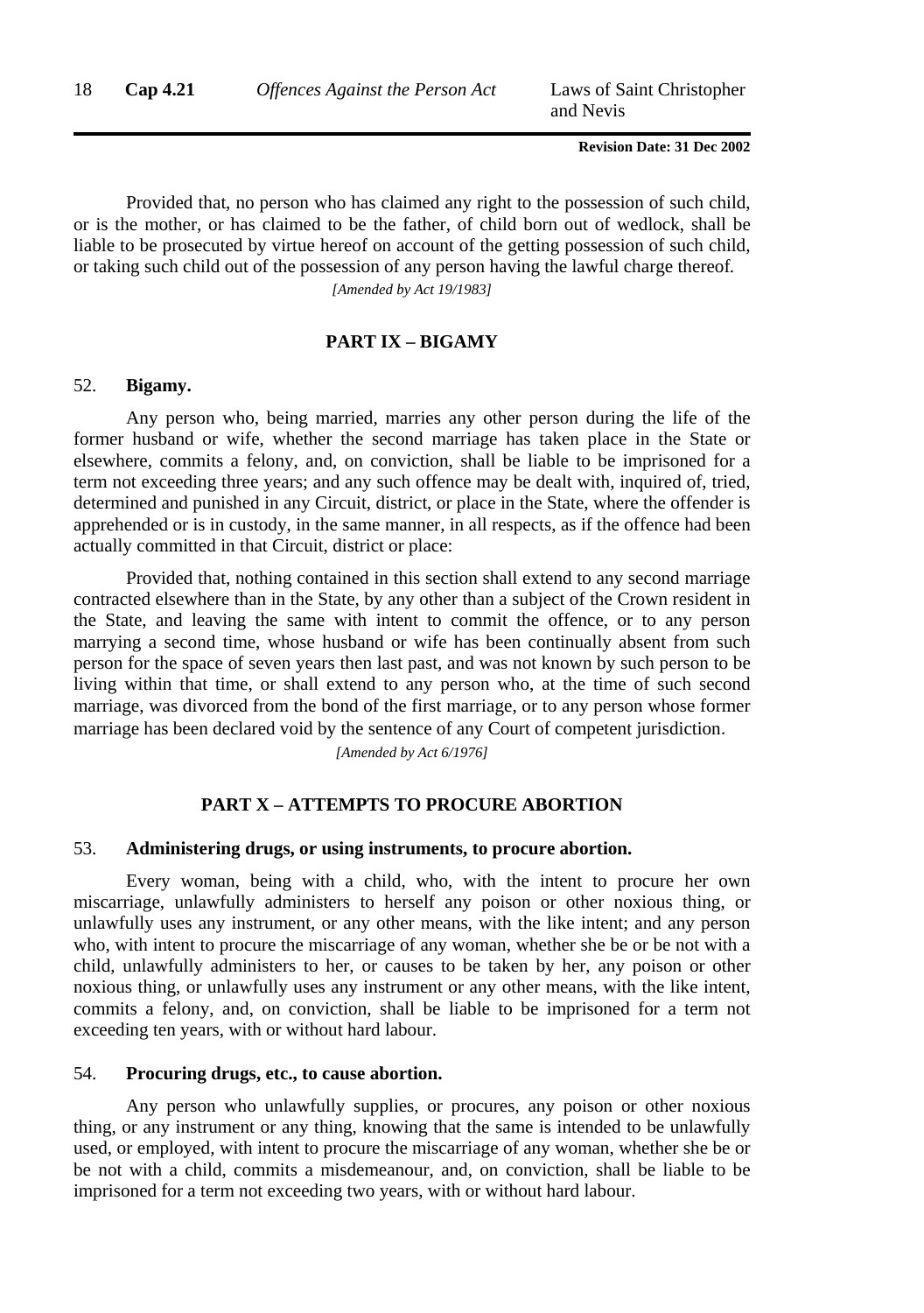#### **PART XI – CONCEALING THE BIRTH OF A CHILD**

#### 55. **Concealing the Birth of a Child.**

If any woman is delivered of a child, every person who, by any secret disposition of the dead body of the said child, whether such child died before, at, or after its birth, endeavours to conceal the birth of the child commits a misdemeanour, and, on conviction, shall be liable to be imprisoned for a term not exceeding two years, with or without hard labour:

Provided that, if any person tried for the murder of any child be acquitted thereof, it shall be lawful for the jury, by whose verdict such person is acquitted, to find, in case it so appears in evidence, that the child had recently been born, and that such person did, by some secret disposition of such child, or of the dead body of such child, endeavour to conceal the birth thereof, and thereupon the court may pass such sentence as if such person had been convicted upon an indictment for the concealment of birth.

# **PART XII – UNNATURAL OFFENCES**

#### 56. **Sodomy and bestiality.**

Any person who is convicted of the abominable crime of buggery, committed either with mankind or with any animal, shall be liable to be imprisoned for a term not exceeding ten years, with or without hard labour.

#### 57. **Attempt to commit an infamous crime.**

Any person who attempts to commit the said abominable crime, or is guilty of any assault with intent to commit the same, or of any indecent assault upon any male person, commits a misdemeanour, and, on conviction, shall be liable to be imprisoned for a term not exceeding four years, with or without hard labour.

#### **PART XIII – PROOF IN CERTAIN CASES**

#### 58. **Carnal knowledge defined.**

Whenever, upon the trial of any offence punishable under this Act, it is necessary to prove carnal knowledge, it shall not be necessary to prove the actual emission of seed in order to constitute a carnal knowledge, but the carnal knowledge shall be deemed complete on proof of any degree of penetration only.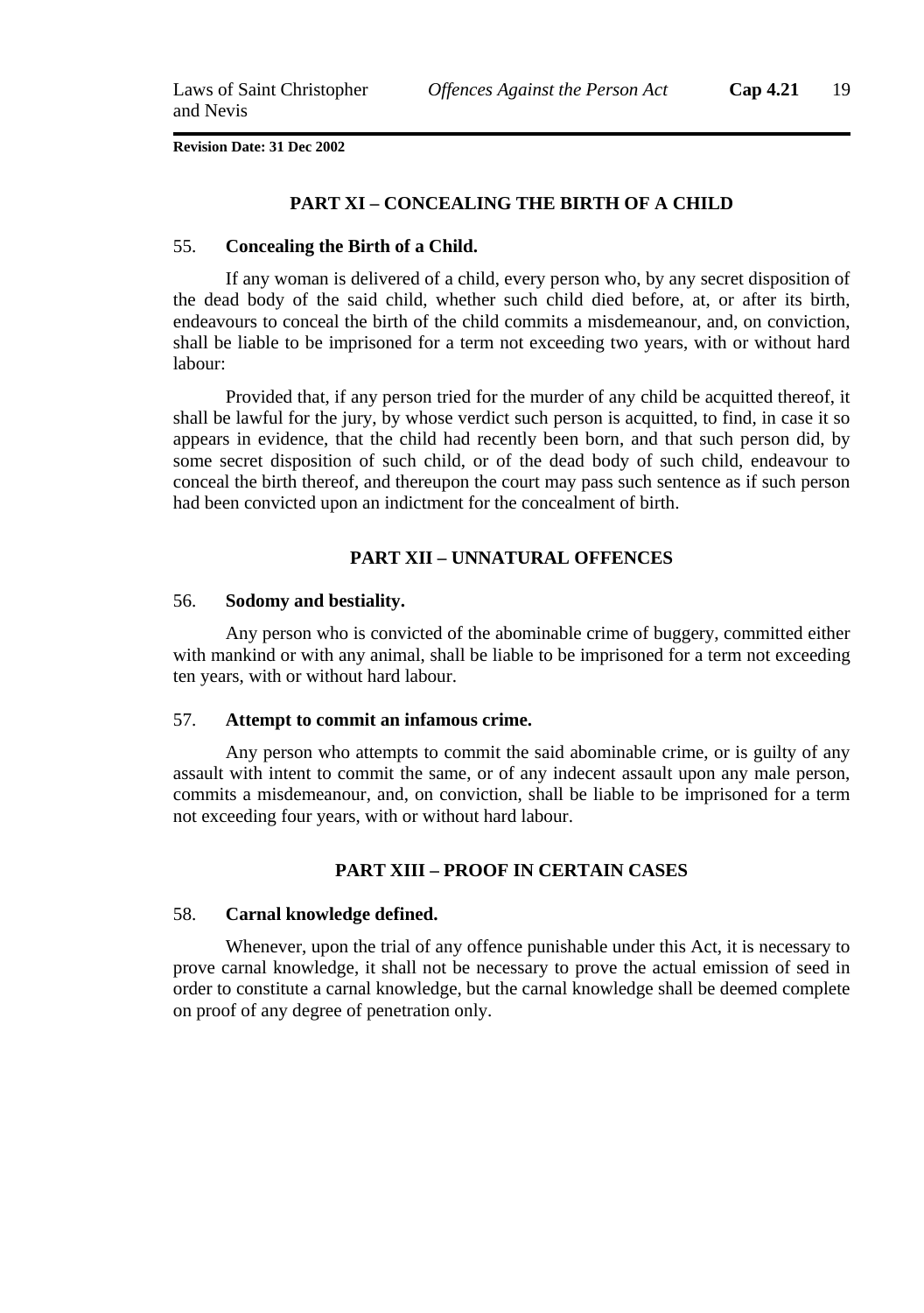# **PART XIV – MAKING GUNPOWDER TO COMMIT OFFENCES AND SEARCHING FOR THE SAME**

# 59. **Making or having gunpowder, etc., with intent to commit any felony against this Act.**

Any person who knowingly has in his or her possession, or makes, or manufactures any gunpowder or explosive substance, or any dangerous or noxious thing, or any machine, engine, instrument, or thing, with intent, by means thereof, to commit, or for the purpose of enabling any other person to commit, any of the felonies in this Act, or in any other Act, mentioned, commits a misdemeanour, and, on conviction, shall be liable to be imprisoned for a term not exceeding two years, with or without hard labour, and, if a male under sixteen years, with or without whipping.

# 60. **Magistrate may issue search warrants.**

Any Magistrate in any district in which such gunpowder or other explosive, dangerous, or noxious substance or thing, or any such machine, engine, instrument or thing, is suspected to be made, kept, or carried for the purpose of being used in committing any of the felonies in this Act, or in any other Act, mentioned, upon reasonable cause assigned upon oath by any person, may issue a warrant, under his or her hand and seal, for searching, in the daytime, any house, mill, magazine, storehouse, warehouse, shop, cellar, or yard, wharf, or other place, or any carriage, wagon, cart, ship, boat, or vessel, in which the same is suspected to be made, kept, or carried for such purpose as hereinbefore mentioned; and every person, acting in the execution of any such warrant, may seize any gunpowder or explosive substance, or any dangerous or noxious thing, or any machine, engine, or instrument, or thing, which he or she has good cause to suspect is intended to be used in committing, or enabling any other person to commit, any offence against this Act, and, with all convenient speed after the seizure, shall remove the same to such proper place as he or she thinks fit, and detain the same until ordered by a Judge to restore it to the person who may claim the same.

#### 61. **Forfeiture of dangerous or noxious things.**

Any gunpowder, explosive substance, or dangerous or noxious thing, or any machine, engine, instrument or thing, intended to be used in committing, or to enable any other person to commit, any offence against this Act, and seized and taken possession of, under the provisions hereof, shall, in the event of the person in whose possession the same is found, or of the owner thereof, being convicted of any offence against this Act, be forfeited; and the same shall be sold under the direction of the court before which any such person may be convicted, and the proceeds thereof shall be paid into the Treasury to and for the use of the State.

## **PART XV – KIDNAPPING**

#### 62. **Kidnapping.**

Any person who, without lawful authority, forcibly seizes and confines or imprisons any other person within the State, or kidnaps any other person with intent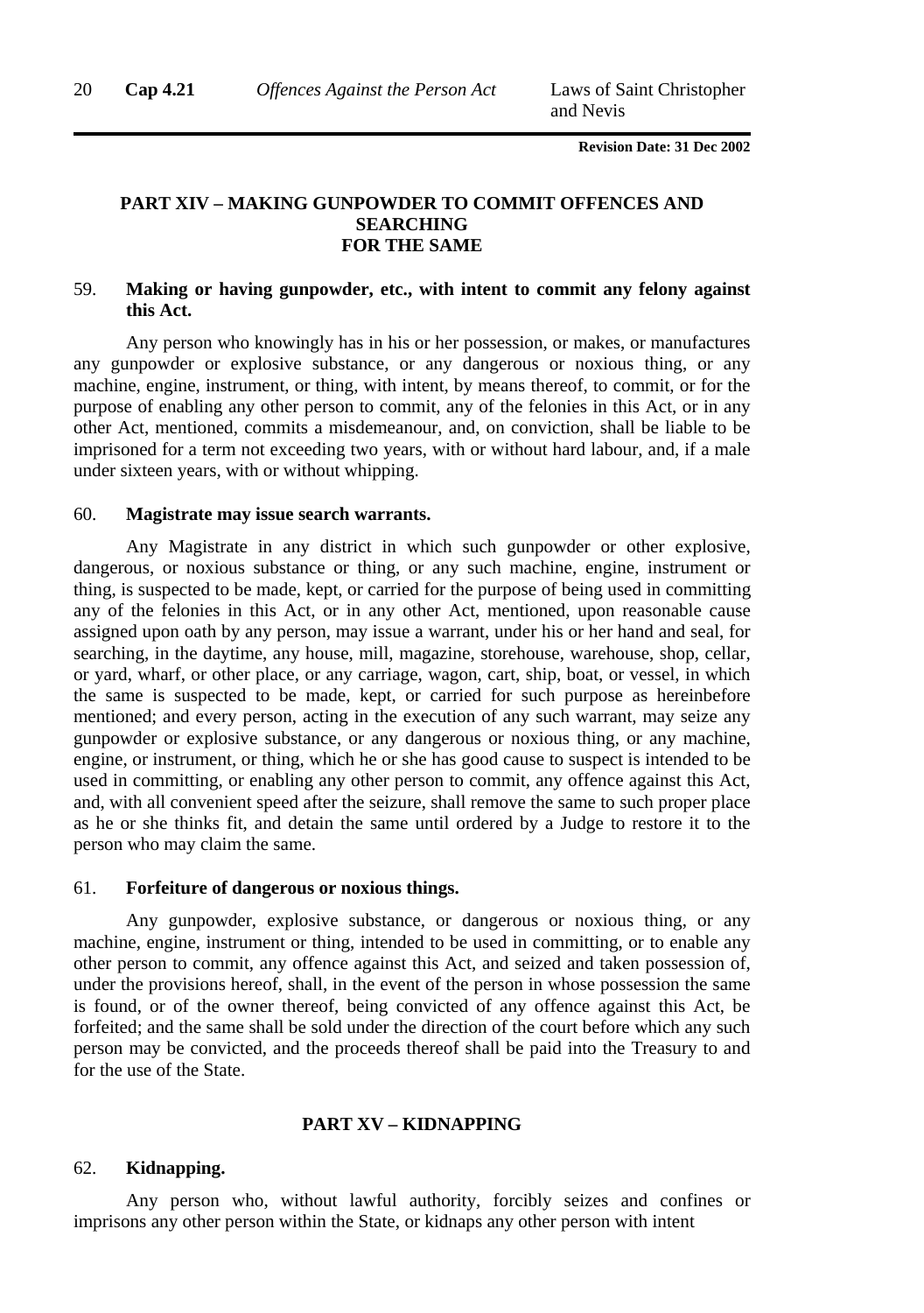- (a) to cause such other person to be secretly confined or imprisoned in the State against his or her will;
- (b) to cause such other person to be unlawfully sent or transported out of the State against his or her will; or
- (c) to cause such other person to be in any way held to serve against his or her will;

commits a felony, and, on conviction, shall be liable to life imprisonment, with or without hard labour.

*[Amended by Act 10/1998]* 

#### 63. **Defence of non-resistance.**

Upon the trial of any offence under the preceding section, the non-resisting of the person so kidnapped or unlawfully confined thereto, shall not be a defence unless it appears to the satisfaction of the court and jury that it was not caused by threats, duress, force, or exhibition of force.

#### 64. **Where offences against this Act may be tried.**

Every offence against the provisions of this Act may be tried in the Circuit in which such offence has been committed, or in the Circuit in which such person has been committed by a Magistrate and sent for trial, but no person, who has been once duly tried for any such offence, shall be liable to be again indicted or tried for the same offence.

#### **PART XVI – OTHER MATTERS**

## 65. **Fines, and sureties for keeping the peace.**

When any person is convicted of any indictable misdemeanour punishable under this Act, the court may, if it thinks fit, in addition to, or in lieu of, any punishment by this Act authorized, fine the offender and require him or her to enter into his or her own recognizances, and to find sureties both, or either, for keeping the peace and being of good behaviour, and such fine may be proportioned to the means of the offender; and, in case of any felony punishable under this Act otherwise than with death, the court may, if it thinks fit, require the offender to enter into his or her own recognizances, and to find sureties both, or either, for keeping the peace and being of good behaviour, in addition to any punishment by this Act authorised:

Provided that no person shall be imprisoned for not finding sureties under this section for a period exceeding one year.

#### 66. **Persons convicted under this Act to pay costs of prosecution if court thinks fit.**

When any person is convicted, on any indictment, of any assault, whether with or without battery and wounding, or either of them, such person may, if the court thinks fit, in addition to any sentence which the court may deem proper for the offence, be adjudged to pay to the prosecutor his or her actual and necessary costs and expenses of the prosecution, and such moderate allowance for loss of time as the court shall, by affidavit or other enquiry or examination, ascertain to be reasonable; and, unless the sums so awarded are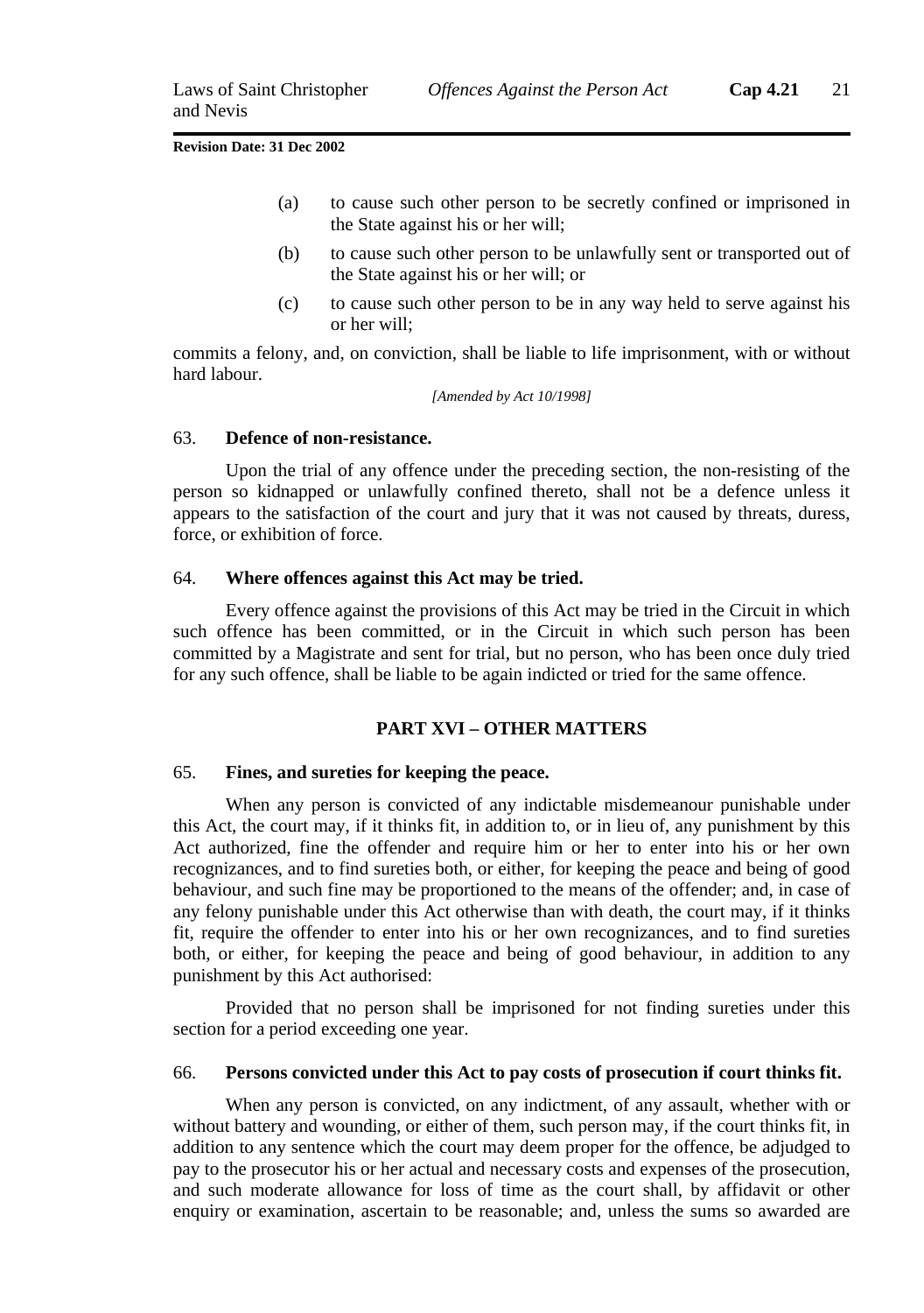sooner paid, the offender shall be imprisoned for any term the court shall award, not exceeding three months, in addition to the term of imprisonment (if any) to which the offender may be sentenced for the offence.

#### 67. **Such costs may be levied by distress.**

The court may, by warrant in writing, order such sum as shall be so awarded to be levied by distress and sale of the goods and chattels of the offender, and paid to the prosecutor, and that the surplus (if any) arising from such sale shall be paid to the owner; and, in case such sum shall be so levied, the imprisonment awarded until payment of such sum shall thereupon cease.

# 68. **Persons loitering at night and suspected of any felony against this Act may be apprehended.**

Any constable, or peace officer, may take into custody, without a warrant, any person whom he or she shall find loitering in any highway, yard, or other place during the night and whom he or she shall have good cause to suspect of having committed, or being about to commit any felony in this Act mentioned, and shall take such person, as soon as reasonably may be, before a Magistrate to be dealt with according to law.

#### 69. **Punishment of principals in the second degree and accessories.**

In the case of every felony punishable under this Act, every principal in the second degree and every accessory before the fact shall be punishable in the same manner as the principal in the first degree is by this Act punishable; and every accessory after the fact to any felony punishable under this Act (except murder) shall be liable to be imprisoned for a term not exceeding two years, with or without hard labour; and any person who counsels, aids, or abets the commission of any indictable misdemeanour punishable under this Act, shall be liable to be proceeded against, indicted, and punished as a principal offender.

# 70. **Fines and penalties not payable to prosecutor to be paid to the Crown.**

Every fine or penalty awarded under this Act, and not thereby directed to be paid to the prosecutor or party aggrieved, shall be payable to the Crown, and shall be paid into the Treasury.

# *[Amended by Act 6/1976]*

# 71. **Offences mentioned in this Act committed within the jurisdiction of the Admiralty.**

All indictable offences mentioned in this Act, which shall be committed within the jurisdiction of the Admiralty of England or Northern Ireland, shall be deemed to be offences of the same nature and liable to the same punishment as if they had been committed upon land within the State, and may be dealt with, enquired of, tried, and determined in the State in the same manner, in all respects, as if they had been actually committed in the State and in any indictment for any such offence or for being an accessory to such an offence, the venue shall be the same as if the offence had been committed in the State, and the offence shall be averred to have been committed "on the high seas":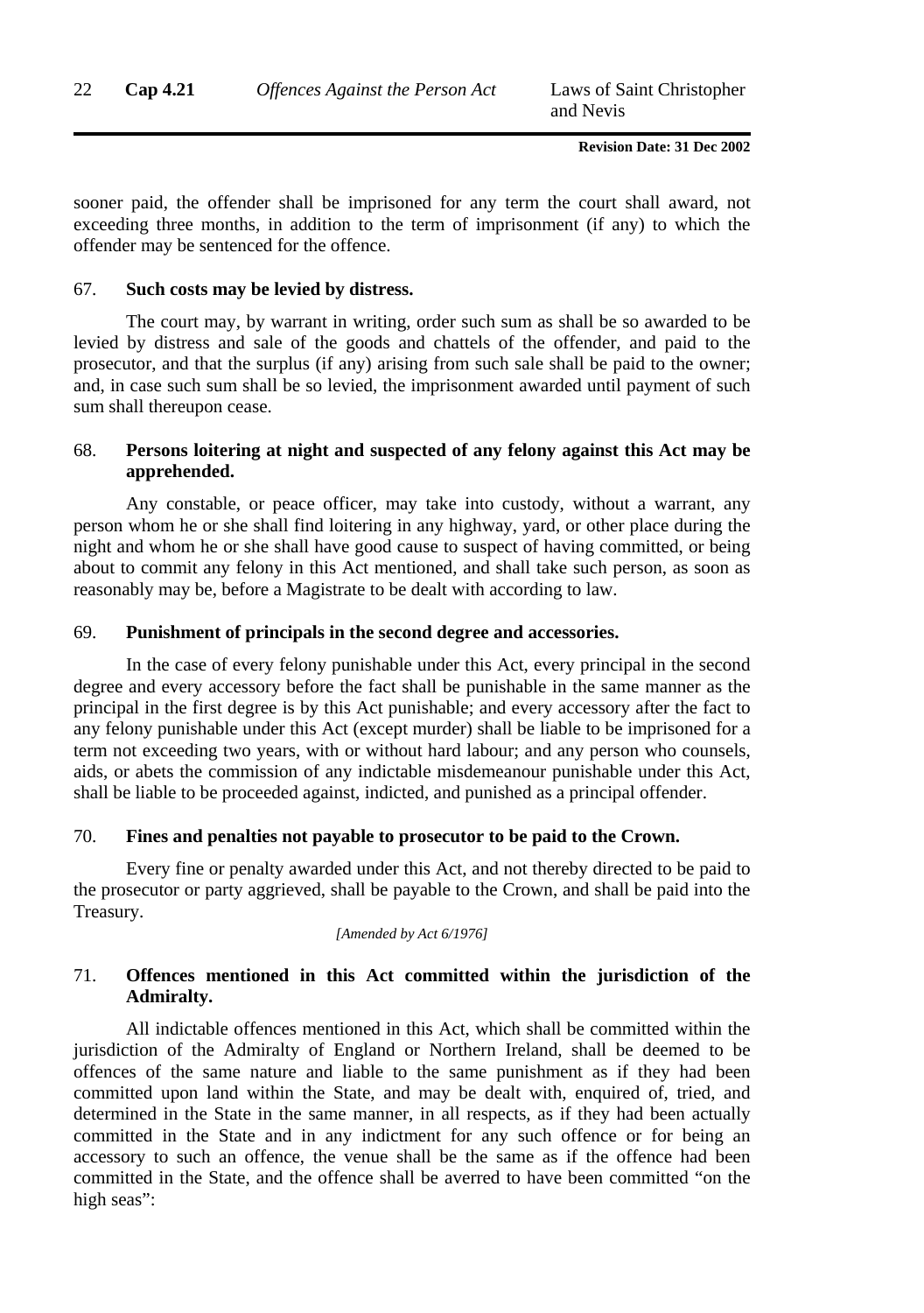Provided that nothing herein contained shall alter or affect any of the laws relating to the Government of Her Majesty's land or naval forces.

#### 72. **Hearings in camera.**

(1) Notwithstanding anything in any enactment or rules of practice, a Judge or Magistrate shall, in the interest of public morality, exclude from proceedings in relation to the offences mentioned in subsection (2), persons other than the parties thereto and the legal practitioners representing them but such Judge or Magistrate may, at the request of the complainant, permit the presence of any other person.

- (2) The offences referred to in subsection (1) are:
	- (a) rape;
	- (b) defilement of a girl under sixteen years;
	- (c) indecent assault;
	- (d) sodomy;
	- (e) incest;
	- (f) any offence involving children;
	- (g) an attempt to commit any of the offences in paragraphs (a) to (f) above.

(3) The passing of sentence in relation to any offence to which this section applies shall take place in public.

*[Inserted by Act 7/1990]* 

#### 73. **Anonymity of complainant.**

(1) After a person is charged with an offence mentioned in section 72(2), no matter which is likely to lead members of the public to identify a person as the complainant or as the accused in relation to that offence shall either be published in a written publication or be broadcast in Saint Christopher and Nevis except,

- (a) where, on the application of the complainant or the accused, the court directs that the effect of the restriction is to impose a substantial and unreasonable restriction on the reporting of proceedings and that it is in the public interest to remove the restriction in respect of the applicant; or
- (b) in the case of an accused, after he or she has been tried and convicted of the offence.

(2) A person who publishes or broadcasts any matter contrary to subsection (1) commits an offence and is liable, on summary conviction, to a fine not exceeding five thousand dollars or to imprisonment for a term not exceeding two years.

- (3) The person referred to in subsection (2) is,
	- (a) in the case of a publication in a newspaper or periodical, any proprietor, editor or publisher of such newspaper or periodical;
	- (b) in the case of any other publication, the person who publishes it; and